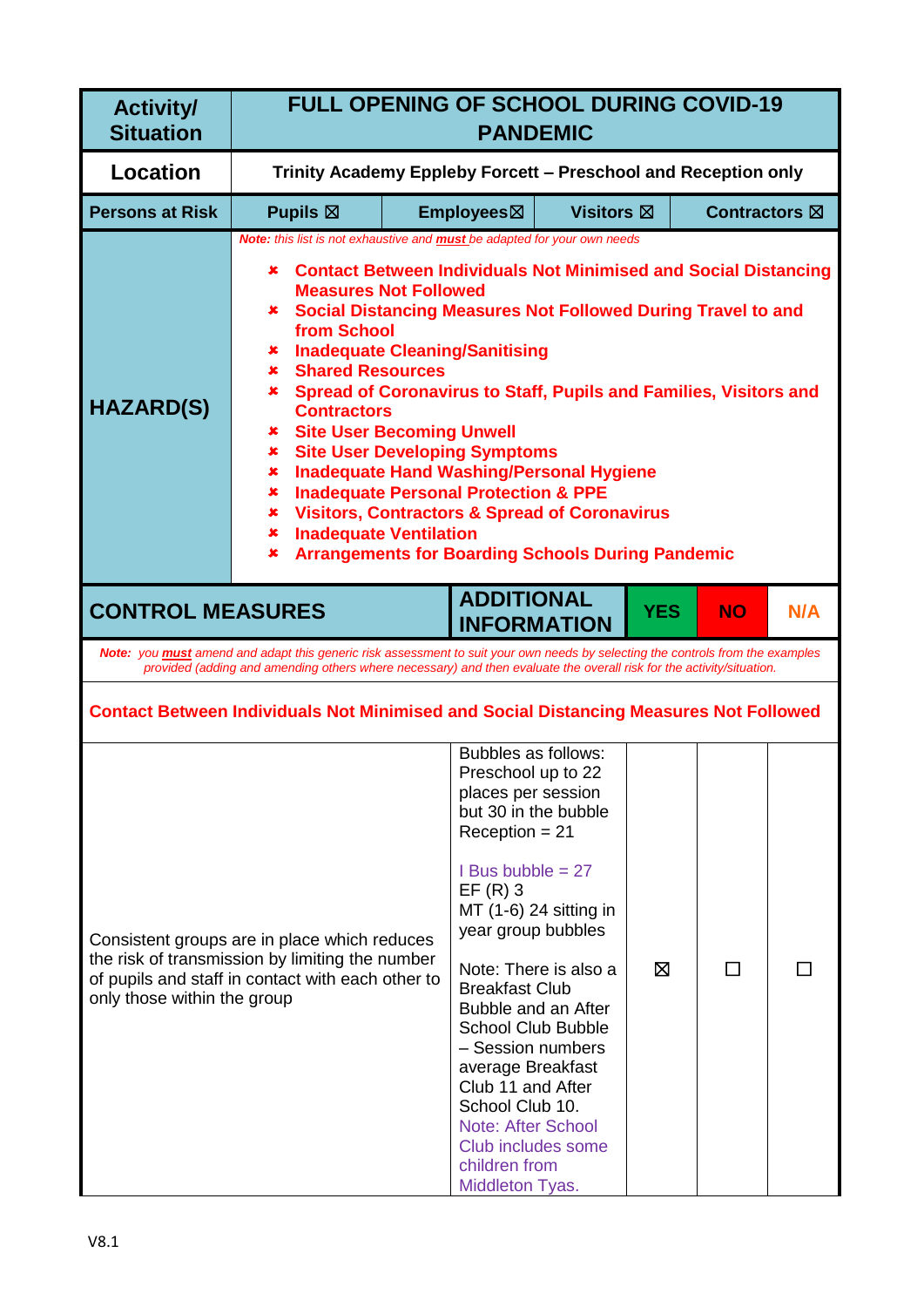| The school keeps a record of pupils and staff<br>in each group, and any close contact that<br>takes places between children and staff in<br>different groups                                                                                                                                                                                                  | Timetables are in<br>place. Any close<br>contact outside of<br>bubbles will be<br>reported by staff and<br>logged by the<br>administrator.<br>This should be a<br>proportionate<br>recording process.<br>Schools do not need<br>to ask pupils to<br>record everyone<br>they have spent time<br>with each day or ask<br>staff to keep<br>definitive records in<br>a way that is overly<br>burdensome | ⊠ | ΙI |   |
|---------------------------------------------------------------------------------------------------------------------------------------------------------------------------------------------------------------------------------------------------------------------------------------------------------------------------------------------------------------|-----------------------------------------------------------------------------------------------------------------------------------------------------------------------------------------------------------------------------------------------------------------------------------------------------------------------------------------------------------------------------------------------------|---|----|---|
| Primary schools may be able to implement<br>groups that are the size of a full class. If that<br>can be achieved, it is recommended, as this<br>will help to reduce the number of people who<br>could be asked to isolate should someone in<br>the group become ill with coronavirus (COVID-<br>19).                                                          | Circumstances need<br>to be assessed and<br>if class-sized groups<br>are not compatible<br>with offering a full<br>range of subjects or<br>managing the<br>practical logistics<br>within and around<br>school, you can look<br>to implement year<br>group sized<br>'bubbles'<br>The children will<br>spend the majority of<br>time in their class<br>bubble.                                        | ⊠ | П  |   |
| In the younger years in Secondary Schools<br>(key stage 3), schools may be able to<br>implement groups that are the size of a full<br>class. If that can be achieved, it is<br>recommended, as this will help to reduce the<br>number of people who could be asked to<br>isolate should someone in group become ill<br>with coronavirus (COVID-19).           |                                                                                                                                                                                                                                                                                                                                                                                                     |   |    | ⊠ |
| In Secondary Schools, and certainly in the<br>older age groups at key stage 4 and key stage<br>5, the groups are likely to need to be the size<br>of a year group to enable schools to deliver the<br>full range of curriculum subjects and students<br>to receive specialist teaching. If this can be<br>achieved with small groups, they are<br>recommended |                                                                                                                                                                                                                                                                                                                                                                                                     |   |    | ⊠ |
| Whatever the size of the group, they are kept<br>apart from other groups and older children are<br>encouraged to keep their distance within their<br>groups                                                                                                                                                                                                   | Bubbles will keep<br>apart but it is<br>accepted that this is                                                                                                                                                                                                                                                                                                                                       | ⊠ |    |   |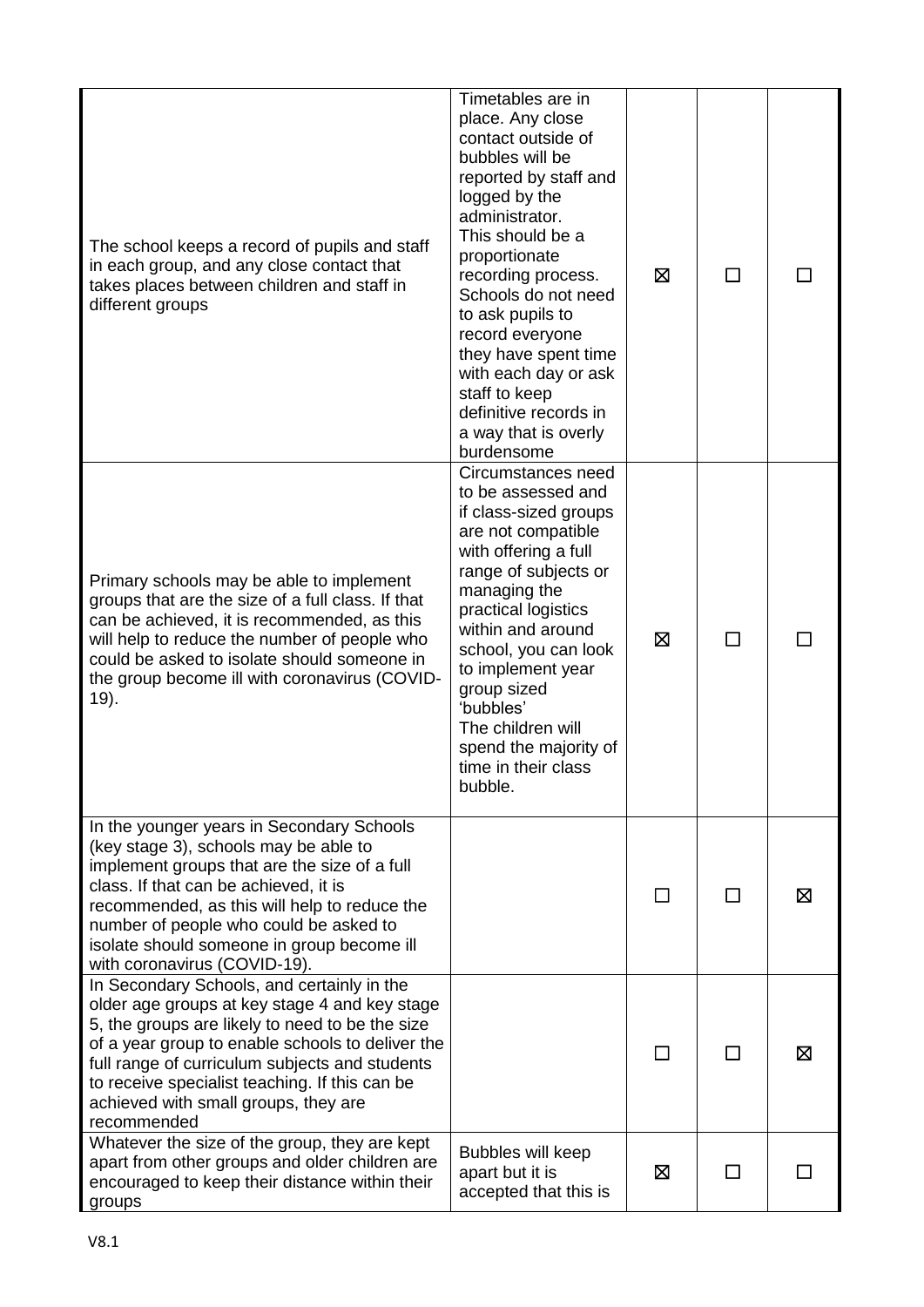|                                                                                                                                                                                             | difficult within Early<br>Years.                                                                                                                                                                                                                                                                                                                         |   |        |    |
|---------------------------------------------------------------------------------------------------------------------------------------------------------------------------------------------|----------------------------------------------------------------------------------------------------------------------------------------------------------------------------------------------------------------------------------------------------------------------------------------------------------------------------------------------------------|---|--------|----|
| Schools with the capability to do it should take<br>steps to limit interaction, and the sharing of<br>rooms and social spaces between groups as<br>much as possible                         | Each bubble has<br>their own allocated<br>room, outdoor space<br>and hall time for<br>lunch.                                                                                                                                                                                                                                                             | 区 | П      |    |
| It is recognised that younger children will not<br>be able to maintain social distancing, and it is<br>acceptable for them not to distance within their<br>group                            | Preschool and<br>Reception aware                                                                                                                                                                                                                                                                                                                         | ⊠ | $\Box$ | ΙI |
| Schools keep children in their class groups for<br>the majority of the classroom time, but also<br>allow mixing into wider groups for specialist<br>teaching, wraparound care and transport | Note: There is also a<br><b>Breakfast Club</b><br>Bubble and an After<br><b>School Club Bubble</b><br>- Session numbers<br>average Breakfast<br>Club 11 and After<br>School Club 10.<br>Note: After School<br>Club includes some<br>children from<br>Middleton Tyas.<br>I Bus bubble $= 27$<br>$EF(R)$ 3<br>MT (1-6) 24 sitting in<br>year group bubbles | ⊠ | П      |    |
| Siblings may be in different groups                                                                                                                                                         | There are a number<br>of siblings in<br>different bubbles.                                                                                                                                                                                                                                                                                               | 区 | П      |    |
| Teachers and other staff operate across<br>different classes and year groups in order to<br>facilitate the delivery of the school timetable                                                 | Limited number of<br>staff work across<br>bubbles in order to<br>support teaching<br>and learning                                                                                                                                                                                                                                                        | ⊠ | □      |    |
| Where staff need to move between classes<br>and year groups, they should keep their<br>distance from pupils and other staff as much as<br>they can, ideally 2 metres from other adults      | Staff aware and will<br>ensure 2m social<br>distancing, but this is<br>difficult for young<br>children.<br>See Inadequate<br><b>Personal Protection</b><br>section of this RA                                                                                                                                                                            | ⊠ |        |    |
| Where possible adults maintain a 2 metre<br>distance from each other, and from children                                                                                                     | Staff know to<br>maintain 2m social<br>distancing, but this is<br>difficult for young<br>children.                                                                                                                                                                                                                                                       | ⊠ |        |    |
| Adults avoid close face to face contact and<br>limit time spent within 1 metre of anyone                                                                                                    | Staff aware, but this<br>is difficult for young<br>children.<br>- direct close<br>contacts - face to<br>face contact with an<br>infected individual<br>for any length of                                                                                                                                                                                 | ⊠ |        |    |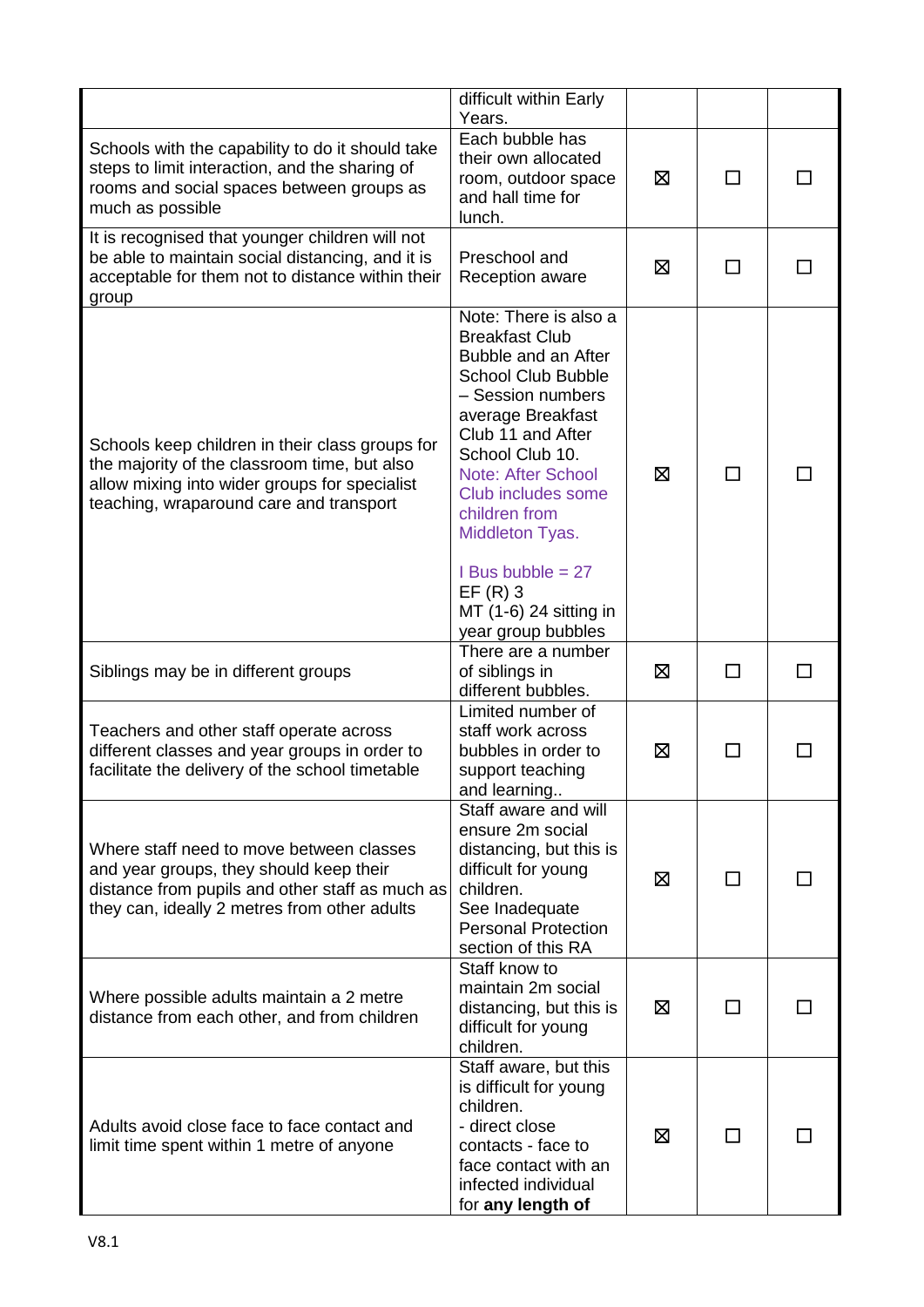|                                                                                                                                                                                                                                                                                                                                   | time, within 1 metre,<br>including being<br>coughed on, a face<br>to face conversation,<br>or unprotected<br>physical contact<br>(skin-to-skin)<br>- proximity contacts -<br>extended close<br>contact (within 1 to 2<br>metres for more than<br>15 minutes) with an<br>infected individual                                                                       |   |              |        |
|-----------------------------------------------------------------------------------------------------------------------------------------------------------------------------------------------------------------------------------------------------------------------------------------------------------------------------------|-------------------------------------------------------------------------------------------------------------------------------------------------------------------------------------------------------------------------------------------------------------------------------------------------------------------------------------------------------------------|---|--------------|--------|
| Within the classroom a distance between<br>people is maintained so far as reasonably<br>practical                                                                                                                                                                                                                                 | It is accepted that<br>distancing may not<br>be possible in<br>primary schools.<br>This is difficult for<br>young children.                                                                                                                                                                                                                                       | ⊠ | $\mathsf{L}$ |        |
| Pupils are seated side by side and facing<br>forwards, rather than face to face or side on                                                                                                                                                                                                                                        | We will do this at<br>lunchtime, using one<br>side of the tables.                                                                                                                                                                                                                                                                                                 | ⊠ | П            | П      |
| Staff will work side on to pupils as opposed to<br>face to face whenever possible                                                                                                                                                                                                                                                 | Staff aware                                                                                                                                                                                                                                                                                                                                                       | ⊠ | $\Box$       | $\Box$ |
| Educational and care support is provided as<br>normal to pupils who have complex needs or<br>who need close contact care                                                                                                                                                                                                          | Support in place                                                                                                                                                                                                                                                                                                                                                  | ⊠ | $\Box$       | □      |
| Schools, local authorities, health professionals,<br>regional schools commissioners and other<br>services work together to ensure that children<br>with medical conditions are fully supported,<br>including through the use of individual<br>healthcare plans, so that they may receive an<br>education in line with their peers | Support in place for<br>those children who<br>are able to attend<br>and contact in place<br>for those who can't.<br>In some cases, the<br>pupil's medical<br>needs will mean this<br>is not possible, and<br>educational support<br>will require flexibility.<br>Our guidance on<br>supporting pupils at<br>school with medical<br>conditions remains<br>in place | 区 | $\Box$       |        |
| Unnecessary furniture has been moved out of<br>classrooms to make more space                                                                                                                                                                                                                                                      | Spare furniture has<br>been temporarily<br>relocated                                                                                                                                                                                                                                                                                                              | ⊠ | П            |        |
| Large gatherings such as assemblies or<br>collective worship with more than one group do<br>not take place                                                                                                                                                                                                                        | Collective worship<br>will continue online<br>Children will only<br>sing/shout/chant<br>indoors at 2m<br>distancing or<br>preferably outside.<br>We will not be using<br>wind instruments.                                                                                                                                                                        | ⊠ | $\mathsf{L}$ |        |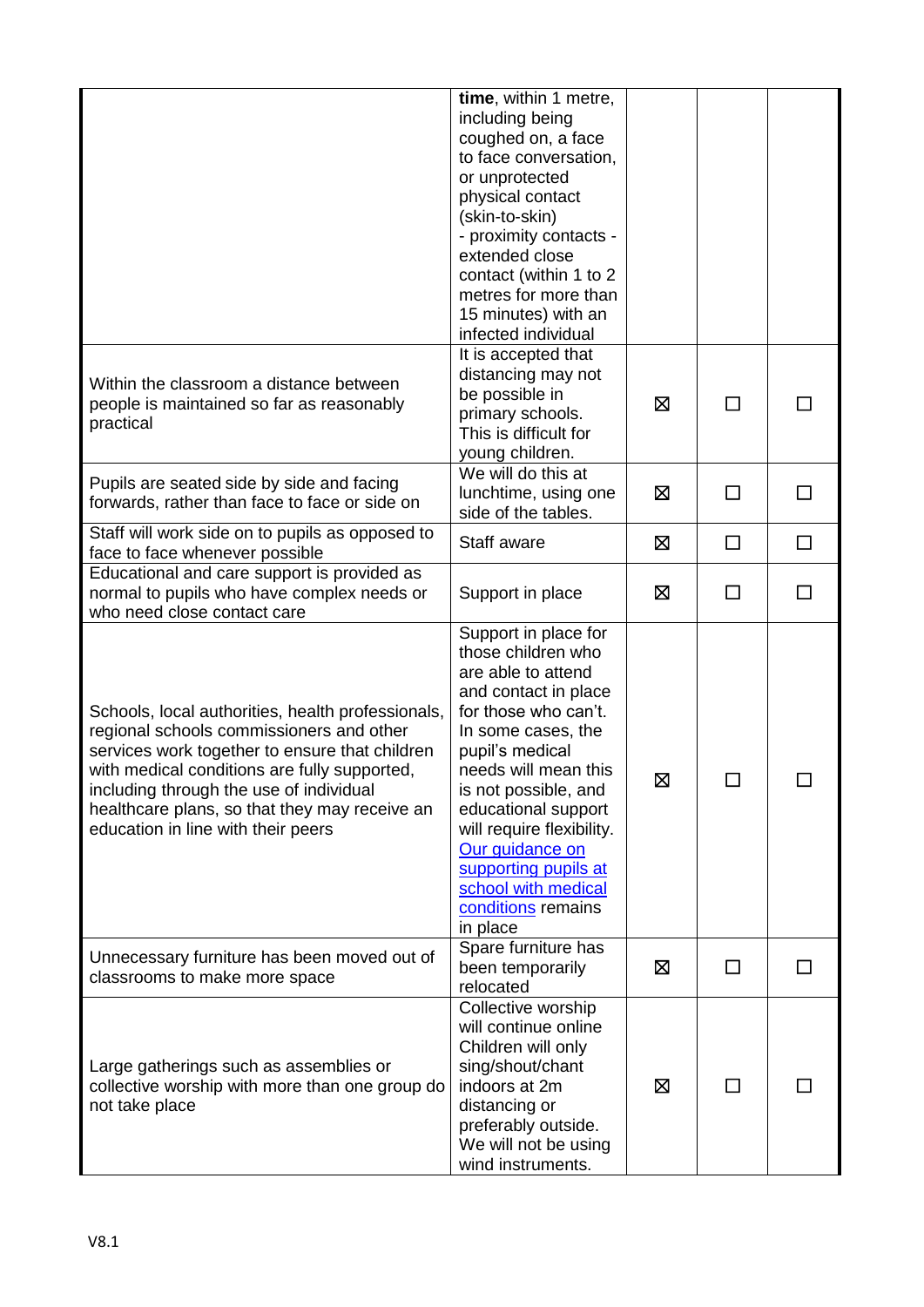| The timetable and selection of classroom<br>or other learning environment has been<br>used to reduce movement around the<br>school or building                                                                     | Each bubble has<br>their own allocated<br>room, outdoor space<br>and hall time for<br>lunch.                                                                                                     | ⊠ | ΙI     |  |
|--------------------------------------------------------------------------------------------------------------------------------------------------------------------------------------------------------------------|--------------------------------------------------------------------------------------------------------------------------------------------------------------------------------------------------|---|--------|--|
| Consideration given to staggered starts or<br>adjusting start and finish times to keep<br>groups apart as they arrive and leave<br>school                                                                          | Staggered start and<br>finish times should<br>not reduce the<br>amount of overall<br>teaching time<br>We will have<br>staggered drop offs<br>and pick-ups.                                       | ⊠ | П      |  |
| Parents' drop-off and pick-up protocols<br>planned to minimise adult to adult contact                                                                                                                              | Parents do not wait<br>on a morning $-$<br>Children come<br>straight into class.<br>Staggered pick-ups<br>will minimise adult<br>contact and no<br>parents will enter the<br>school site at all. | 区 | П      |  |
| Parents and pupils are told their allocated<br>drop off and collection times and the process<br>for doing so, including protocols for minimising<br>adult to adult contact (for example, which<br>entrance to use) | Letters sent to<br>parents and<br>published on<br>website                                                                                                                                        | ⊠ | ΙI     |  |
| It is made clear to parents that they cannot<br>gather at entrance gates or doors, or enter the<br>site (unless they have a pre-arranged<br>appointment, which should be conducted<br>safely)                      | Letter sent to<br>parents - no parents<br>will enter the school<br>site at all.                                                                                                                  | 区 | $\Box$ |  |
| External entrances to classrooms are used<br>where practical                                                                                                                                                       | Each class has their<br>own entrance<br>Preschool and<br>Reception                                                                                                                               | ⊠ |        |  |
| Break times are staggered so that all<br>pupils are not moving around the school at<br>the same time                                                                                                               | Each bubble has<br>their own allocated<br>room, outdoor space<br>and hall time for<br>lunch.                                                                                                     | ⊠ | ΙI     |  |
| Lunch breaks are staggered                                                                                                                                                                                         | Each bubble has<br>their own allocated<br>room, outdoor space<br>and hall time for<br>lunch.<br>Hall times:<br>12-12.30 Reception<br>12.30-1pm<br>Preschool                                      | ⊠ | П      |  |
| Numbers of staff using Staff Room are limited<br>or the use of Staff Room is staggered to<br>ensure that staff maintain 2 metres distance<br>from each other                                                       | Staff are<br>encouraged to eat<br>outside or use their<br>classroom as it is<br>not possible to social<br>distance in the small                                                                  | 区 | ΙI     |  |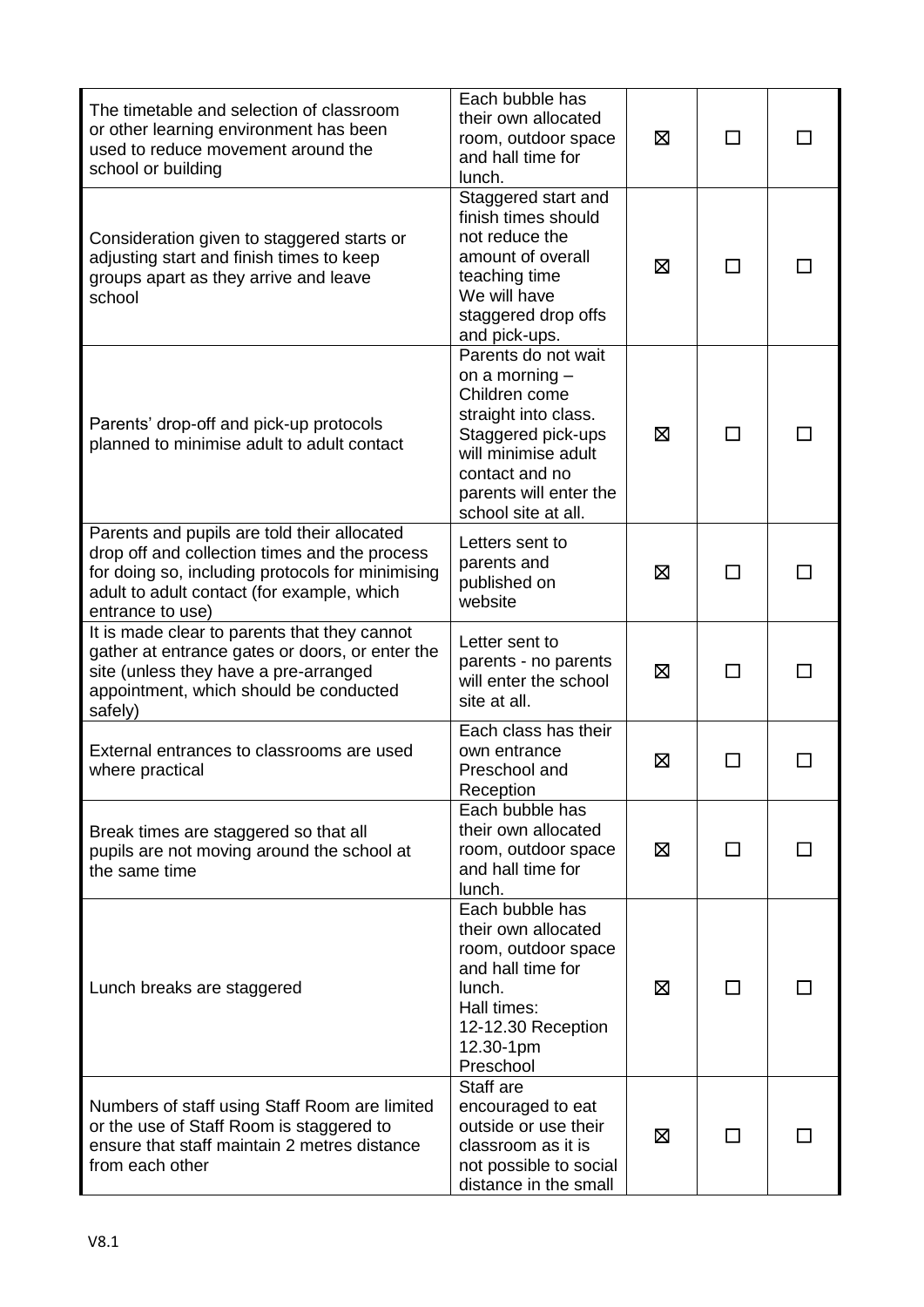|                                                                                                                                                                                                      | staffroom - Wipes<br>available.<br>The taping off or<br>removal of chairs<br>may be needed to<br>ensure staff cannot<br>sit within 2 metres of<br>each other.<br>We have reduced<br>the number of chairs<br>to 2 to facilitate<br>social distancing at<br>2m.<br>Staff must still have<br>a break of a<br>reasonable length<br>during the day                                                                                                             |   |              |        |
|------------------------------------------------------------------------------------------------------------------------------------------------------------------------------------------------------|-----------------------------------------------------------------------------------------------------------------------------------------------------------------------------------------------------------------------------------------------------------------------------------------------------------------------------------------------------------------------------------------------------------------------------------------------------------|---|--------------|--------|
| Staff meetings take place remotely where<br>possible.<br>Where this is not possible staff meetings take<br>place in a large well ventilated room ensuring<br>2 metres social distancing at all times | All meetings take<br>place on Teams.<br>Virtual staff<br>meetings could take<br>place where staff<br>stay in their<br>classrooms and join<br>the meeting                                                                                                                                                                                                                                                                                                  | ⊠ |              |        |
| School can resume non-overnight domestic<br>educational visits                                                                                                                                       | Visits will only take<br>place if approved by<br>the Executive<br>Headteacher. Visits<br>will only take place<br>in Bubble groups.<br>Staff will follow the<br>usual procedures on<br>Evolve, whilst<br>ensuring additional<br>handwashing and<br>social distancing is<br>also in place. Places<br>of visit will have to<br>provide their Covid<br>risk assessment.<br>Domestic (UK)<br>overnight and<br>overseas<br>educational visits<br>are prohibited | 区 | $\mathbf{L}$ |        |
| Social Distancing Measures Not Followed During Travel to and from School                                                                                                                             |                                                                                                                                                                                                                                                                                                                                                                                                                                                           |   |              |        |
| Parents and pupils are encouraged to walk or<br>cycle to their education setting where possible                                                                                                      | Shared in letter to<br>parents                                                                                                                                                                                                                                                                                                                                                                                                                            | 区 | $\Box$       | $\Box$ |
| Schools, parents and pupils following the<br>government guidance on how to travel safely,<br>when planning their travel on public transport                                                          | Guidance shared in<br>letter to parents<br>safer travel guidance<br>for passengers                                                                                                                                                                                                                                                                                                                                                                        | ⊠ | ΙI           |        |
| <b>Inadequate Cleaning/Sanitising</b>                                                                                                                                                                |                                                                                                                                                                                                                                                                                                                                                                                                                                                           |   |              |        |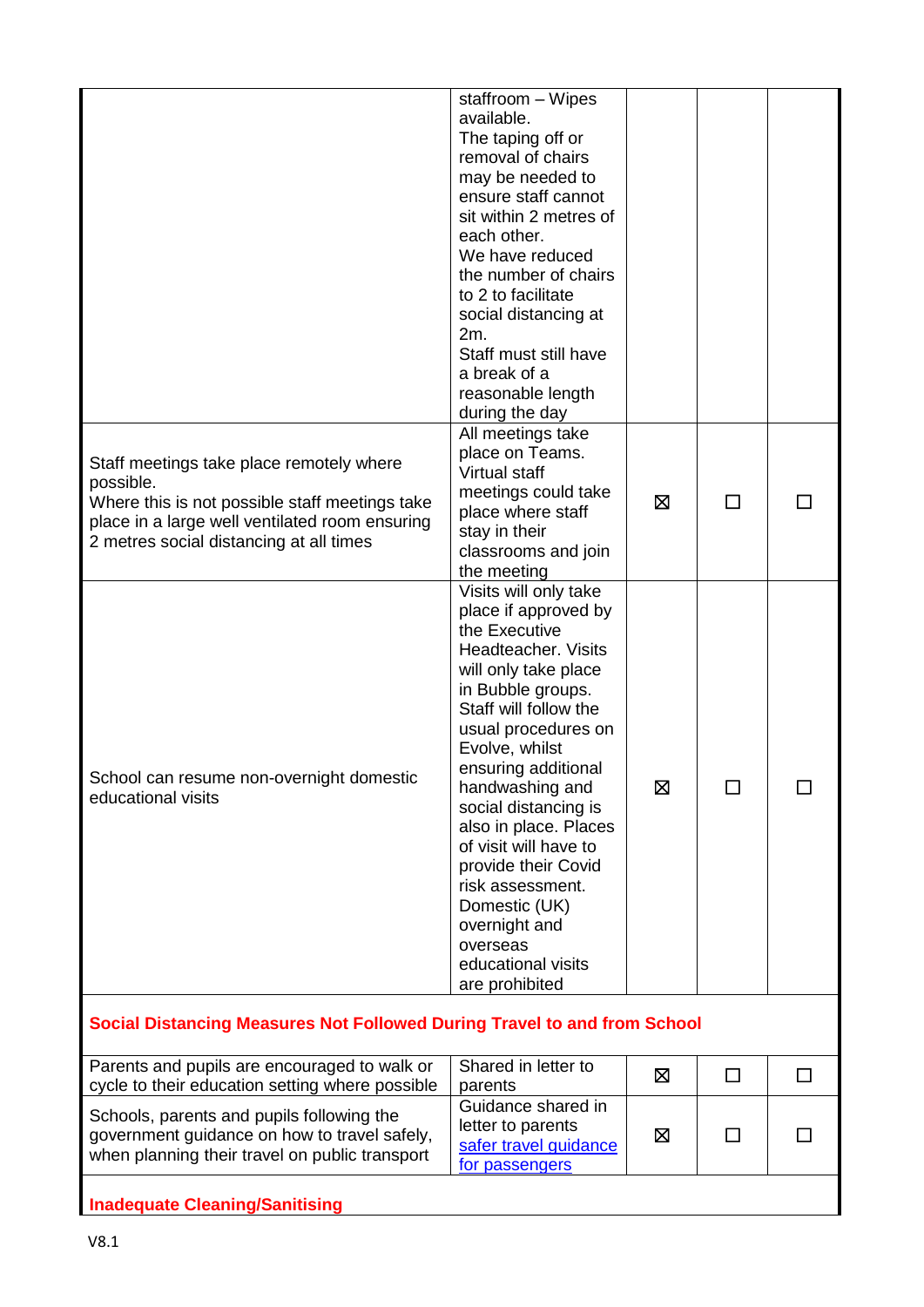| A cleaning schedule that ensures cleaning is<br>generally enhanced and includes more<br>frequent cleaning of rooms / shared areas that<br>are used by different groups is in place | Cleaning regime<br>agreed with NYCC<br><b>Cleaners and staff</b><br>will regularly wipe<br>surfaces and door<br>handles - Gloves,<br>cloths and spray are<br>provided.                               | ⊠ | ⊓            |   |
|------------------------------------------------------------------------------------------------------------------------------------------------------------------------------------|------------------------------------------------------------------------------------------------------------------------------------------------------------------------------------------------------|---|--------------|---|
| Surfaces that pupils are touching, such as<br>toys, books, desks, chairs, doors, sinks,<br>toilets, light switches, bannisters etc. are<br>cleaned more often than normal          | Staff will regularly<br>wipe surfaces and<br>door handles -<br>Gloves, cloths and<br>spray are provided.                                                                                             | 区 | ΙI           |   |
| Electronic entry systems and keypads are<br>regularly sanitised particularly first thing in the<br>morning and where possible after each use                                       | Staff use<br>antibacterial handgel<br>before and after<br>each use. Screens<br>and keypads are<br>regularly wiped<br>throughout the day.                                                             | ⊠ | П            |   |
| Bins for tissues and other rubbish are emptied<br>throughout the day                                                                                                               | Bins are emptied<br>daily by cleaners<br>and tied off following<br>lunchtime by a<br>member of staff.                                                                                                | ⊠ | $\mathbf{I}$ |   |
| Stocks of cleaning chemicals, liquid soap,<br>paper towels, tissues, toilet roll, bin bags etc.<br>regularly checked and additional supplies<br>requested as necessary             | Everything in place<br>and top ups<br>regularly ordered.                                                                                                                                             | 区 | $\mathbf{I}$ |   |
| Consideration given to how play equipment is<br>used ensuring it is appropriately cleaned<br>between groups of children using it                                                   | When children are<br>sharing resources in<br>their Bubble, the<br>resources are<br>sprayed with Milton<br>or put away for 72<br>hours.<br>Each Bubble has<br>their own playtime<br>equipment to use. | 区 |              | 区 |
| Outdoor playground equipment should be<br>more frequently cleaned                                                                                                                  | Each Bubble has<br>their own playtime<br>equipment to use.<br>This would also<br>apply to resources<br>used inside and<br>outside by<br>wraparound care<br>providers                                 | ⊠ | $\Box$       |   |
| <b>Shared Resources</b>                                                                                                                                                            |                                                                                                                                                                                                      |   |              |   |
| For individual and very frequently used<br>equipment, such as pencils and pens, it is<br>recommended that staff and pupils have their<br>own items that are not shared             | Children have their<br>own packs of<br>resources. When<br>younger children are                                                                                                                       | ⊠ | П            |   |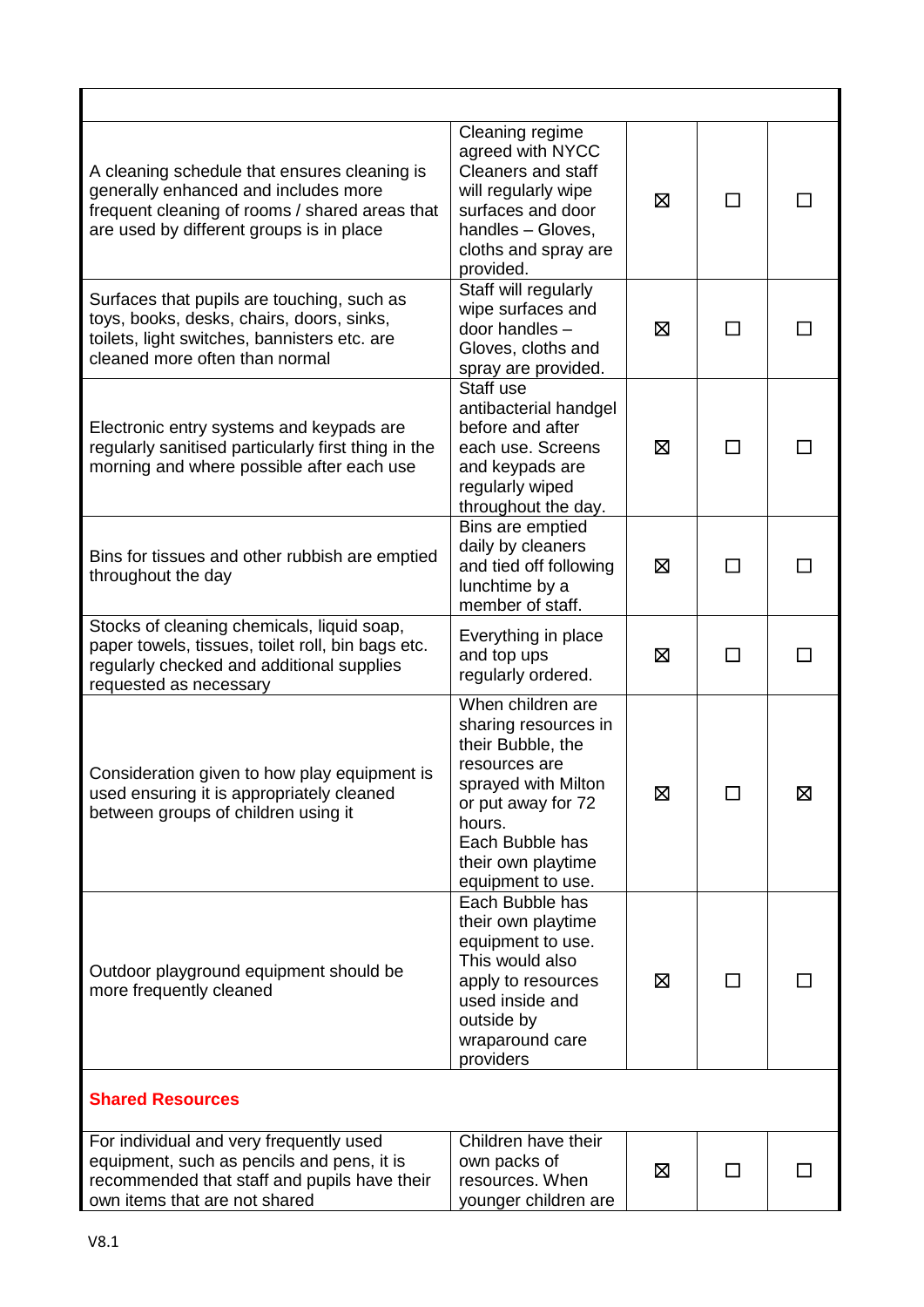|                                                                                                                                                                                                                                                                                                                                           | sharing resources in<br>their Bubble, the<br>resources are<br>sprayed with Milton<br>or put away for 72<br>hours.                                                                                                                                                                                                                                                                                                                                           |   |            |  |
|-------------------------------------------------------------------------------------------------------------------------------------------------------------------------------------------------------------------------------------------------------------------------------------------------------------------------------------------|-------------------------------------------------------------------------------------------------------------------------------------------------------------------------------------------------------------------------------------------------------------------------------------------------------------------------------------------------------------------------------------------------------------------------------------------------------------|---|------------|--|
| Classroom based resources, such as books<br>and games, can be used and shared within<br>the bubble; these are cleaned regularly, along<br>with all frequently touched surfaces                                                                                                                                                            | When children are<br>sharing resources in<br>their Bubble, the<br>resources are<br>sprayed with Milton<br>or put away for 72<br>hours.                                                                                                                                                                                                                                                                                                                      | ⊠ | ΙI         |  |
| Resources that are shared between classes or<br>bubbles, such as sports, art and science<br>equipment should be cleaned frequently and<br>meticulously and always between bubbles, or<br>rotated to allow them to be left unused and out<br>of reach for a period of 48 hours (72 hours for<br>plastics) between use by different bubbles | When children are<br>sharing resources<br>across Bubbles, the<br>resources are<br>sprayed with Milton<br>or put away for 72<br>hours.<br>This includes iPads,<br>laptops and<br>computers (which<br>may be shared<br>within a bubble).                                                                                                                                                                                                                      | ⊠ | ΙI         |  |
| Pupils can bring essentials such as lunch<br>boxes, hats, coats, books, stationery, bags<br>and mobile phones (depending on school<br>policy) in to school                                                                                                                                                                                | We are still limiting<br>resources coming<br>into school where<br>possible to reading<br>books, lunchboxes,<br>hats and coats -<br>Letter to parents<br>sent.                                                                                                                                                                                                                                                                                               | ⊠ | <b>COL</b> |  |
| Pupils and teachers can take books and other<br>shared resources home, although<br>unnecessary sharing should be avoided,<br>especially where this does not contribute to<br>pupil education and development. Rules on<br>hand cleaning, cleaning of the resources and<br>rotation apply to these resources                               | We are still limiting<br>resources coming to<br>and from school<br>where possible to<br>reading books,<br>lunchboxes, hats<br>and coats - Staff<br>aware and letter to<br>parents sent.<br>It is very difficult to<br>adequately clean<br>exercise books so<br>the school may need<br>to isolate the books<br>for 48 hours before<br>marking<br>Staff are using<br>verbal feedback and<br>children are<br>self/peer/recording<br>marking where<br>possible. | ⊠ | ΙI         |  |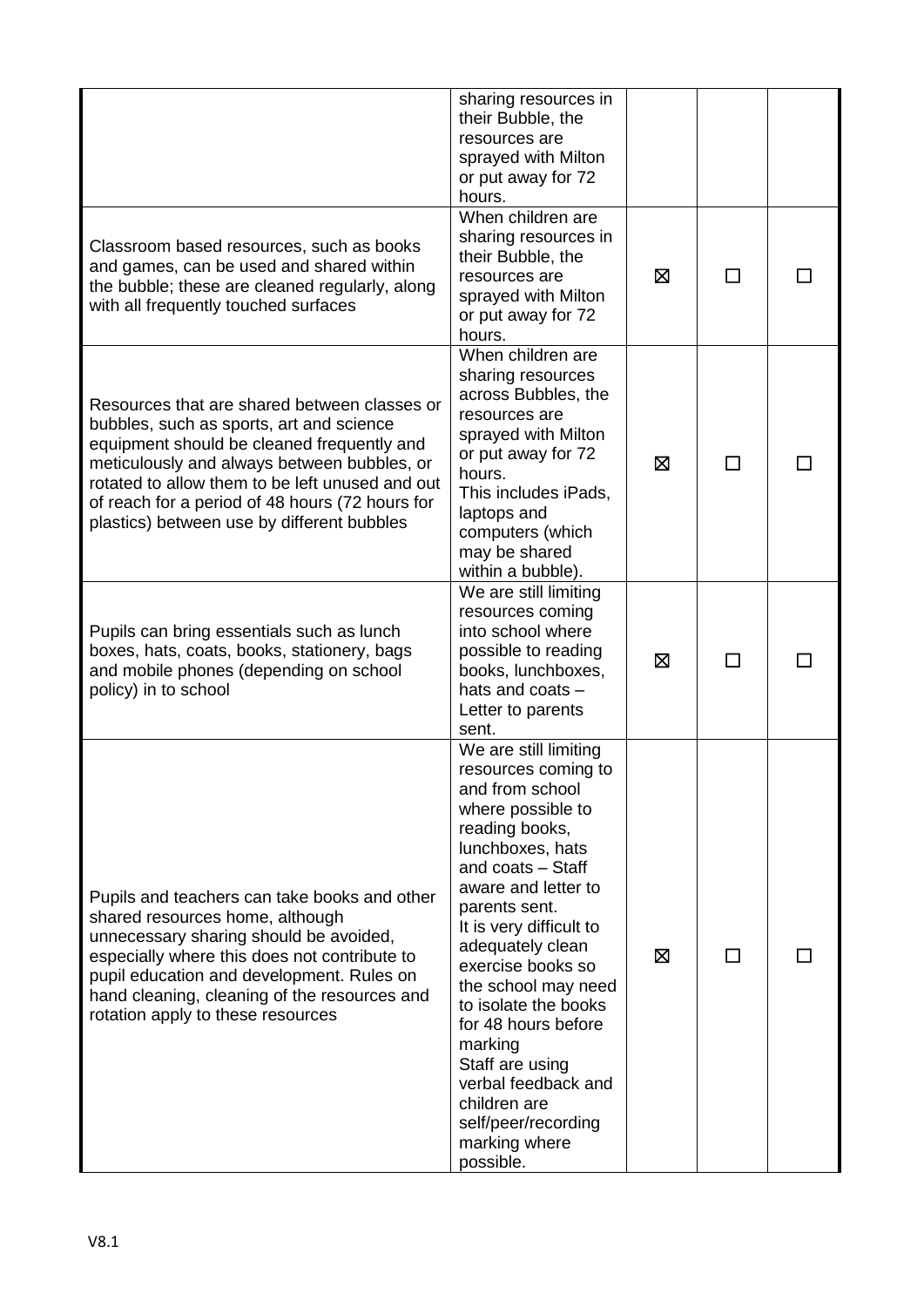| Devices/laptops/tablets etc. that are brought<br>from home to school and back again are<br>cleaned at the start and end of the day                                                                                                                                                               | Any laptops and<br>iPads, brought in by<br>staff, are wiped<br>down at the<br>beginning and end<br>of each day.                                                                                                                                                                                                                                                                                                                                                                                                                    | ⊠ |    |   |  |
|--------------------------------------------------------------------------------------------------------------------------------------------------------------------------------------------------------------------------------------------------------------------------------------------------|------------------------------------------------------------------------------------------------------------------------------------------------------------------------------------------------------------------------------------------------------------------------------------------------------------------------------------------------------------------------------------------------------------------------------------------------------------------------------------------------------------------------------------|---|----|---|--|
| Spread of Coronavirus to Staff, Pupils and Families, Visitors and Contractors                                                                                                                                                                                                                    |                                                                                                                                                                                                                                                                                                                                                                                                                                                                                                                                    |   |    |   |  |
| Contact with individuals who are unwell is<br>minimised by ensuring that those who have<br>coronavirus (COVID-19) symptoms, or who<br>have someone in their household who does, do<br>not attend school<br>The school recognises that if they have two or                                        | Letters and<br>information sent to<br>parents, and on the<br>website, and staff<br>aware.<br>Ensuring that pupils,<br>staff and other<br>adults do not come<br>into the school if<br>they have<br>coronavirus (COVID-<br>19) symptoms, or<br>have tested positive<br>in the last 10 days,<br>and ensuring<br>anyone developing<br>those symptoms<br>during the school<br>day is sent home,<br>are essential actions<br>to reduce the risk in<br>schools and further<br>drive down<br>transmission of<br>coronavirus (COVID-<br>19) | ⊠ | ΙI |   |  |
| more confirmed cases within 14 days, or an<br>overall rise in sickness absence where<br>coronavirus (COVID-19) is suspected, they<br>may have an outbreak and must continue to<br>work with their local health protection team<br>who will be able to advise if additional action is<br>required | Each individual<br>positive case is<br>discussed with the<br>DfE helpline and<br>advice followed.                                                                                                                                                                                                                                                                                                                                                                                                                                  | ⊠ | ΙI |   |  |
| Those pupils whose doctors have confirmed<br>they are still Clinically Extremely Vulnerable<br>are not to attend education whilst the national<br>restrictions are in place.<br>Schools will need to make appropriate<br>arrangements to enable them to continue their<br>education at home.     | Regular contact and<br>support in place.<br><b>Advice for those</b><br>identified through a<br>letter from the NHS<br>or a specialist doctor<br>as in the group<br>deemed clinically<br>extremely vulnerable                                                                                                                                                                                                                                                                                                                       | 区 | □  |   |  |
| Staff who are Clinically Extremely Vulnerable<br>MUST NOT attend the workplace during the<br>period of national restrictions                                                                                                                                                                     | No staff affected<br>Individuals in this<br>group have been<br>identified through a<br>letter from the NHS                                                                                                                                                                                                                                                                                                                                                                                                                         |   |    | ⊠ |  |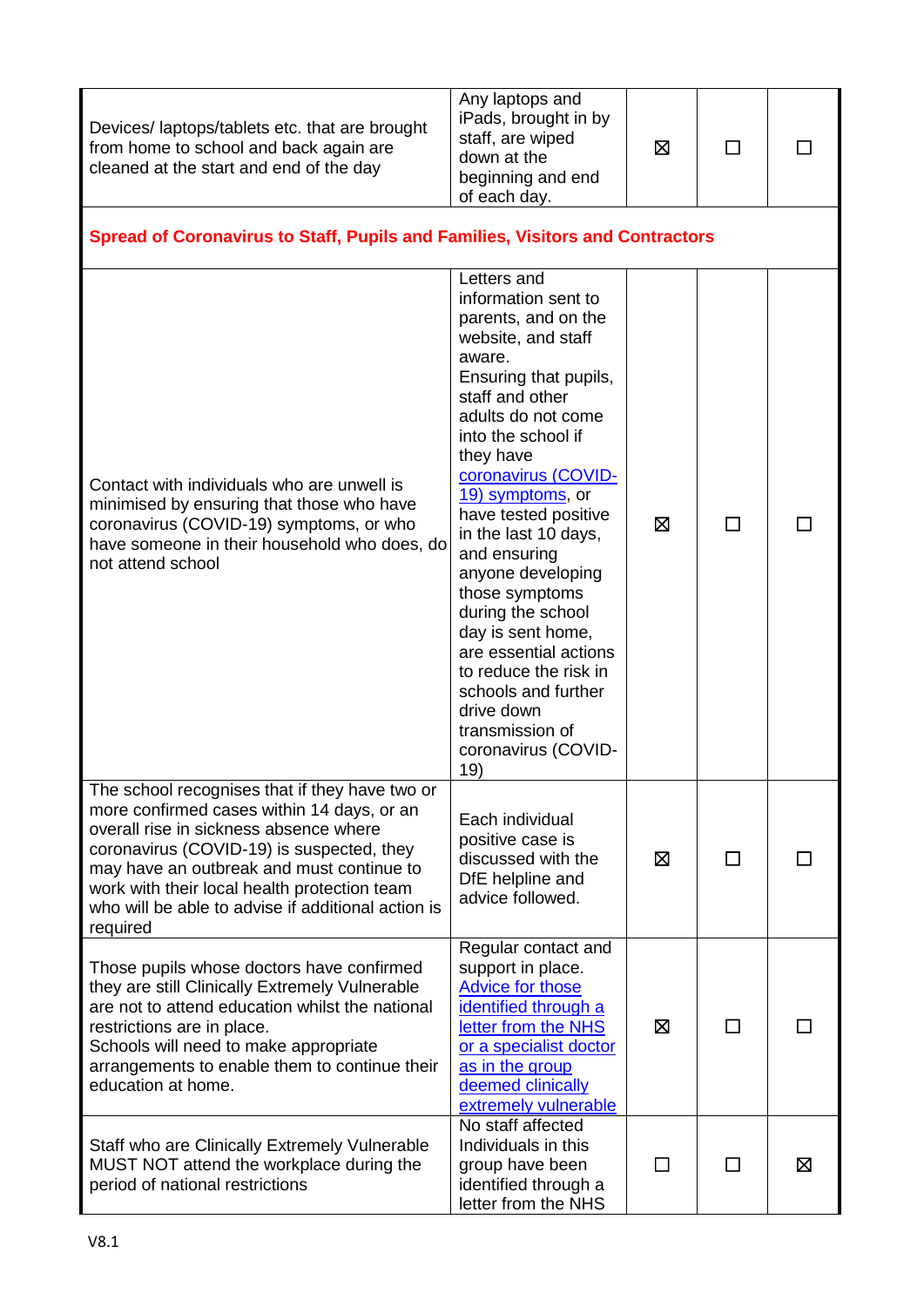| Staff and pupils who are Clinically Vulnerable<br>or have underlying health conditions but are<br>not clinically extremely vulnerable, may<br>continue to attend school in line with current<br>guidance.                                                                                                                                                                           | or their GP. Staff<br>should be supported<br>to be able to<br>continue working<br>from their home<br>where possible<br><b>Clinically Extremely</b><br><b>Vulnerable</b><br>Appropriate risk<br>assessments and<br>support in place.<br>See Section 9 of<br>New-national-<br>restrictions-from-5-                                                                                                                                                                                                                                                                                                                                                                    | ⊠      |   |   |
|-------------------------------------------------------------------------------------------------------------------------------------------------------------------------------------------------------------------------------------------------------------------------------------------------------------------------------------------------------------------------------------|---------------------------------------------------------------------------------------------------------------------------------------------------------------------------------------------------------------------------------------------------------------------------------------------------------------------------------------------------------------------------------------------------------------------------------------------------------------------------------------------------------------------------------------------------------------------------------------------------------------------------------------------------------------------|--------|---|---|
| Staff who are in the clinically vulnerable group<br>can work in school, taking particular care to<br>observe good hand and respiratory hygiene,<br>minimising contact and maintaining social<br>distancing. (The only exception to this may be<br>in some very high alert areas, where the<br>government issue NEW notifications to shield<br>to those most vulnerable individuals) | november<br>No staff affected<br>Adults should<br>maintain 2 metre<br>distance from<br>others, and where<br>this is not possible<br>avoid close face to<br>face contact and<br>minimise time spent<br>within 1 metre of<br>others. While the<br>risk of transmission<br>between young<br>children and adults<br>is likely to be low,<br>adults should<br>continue to take care<br>to socially distance<br>from other adults<br>including older<br>children/adolescents<br>An Individual Risk<br>Assessment will be<br>needed. Advice<br>sought on a case by<br>case basis.<br><b>Individual Risk</b><br>Assessments will<br>need to be subject to<br>regular review | ⊠      |   |   |
| People who live with those who are clinically<br>extremely vulnerable or clinically vulnerable<br>can and do attend the workplace                                                                                                                                                                                                                                                   | An Individual Risk<br>Assessment may be<br>needed. Advice<br>sought on a case by<br>case basis.<br><b>Individual Risk</b><br>Assessments will<br>need to be subject to<br>regular review                                                                                                                                                                                                                                                                                                                                                                                                                                                                            | ⊠      |   |   |
| Pregnant women are in the 'clinically<br>vulnerable' category                                                                                                                                                                                                                                                                                                                       | Currently no staff<br>affected.                                                                                                                                                                                                                                                                                                                                                                                                                                                                                                                                                                                                                                     | $\Box$ | □ | ⊠ |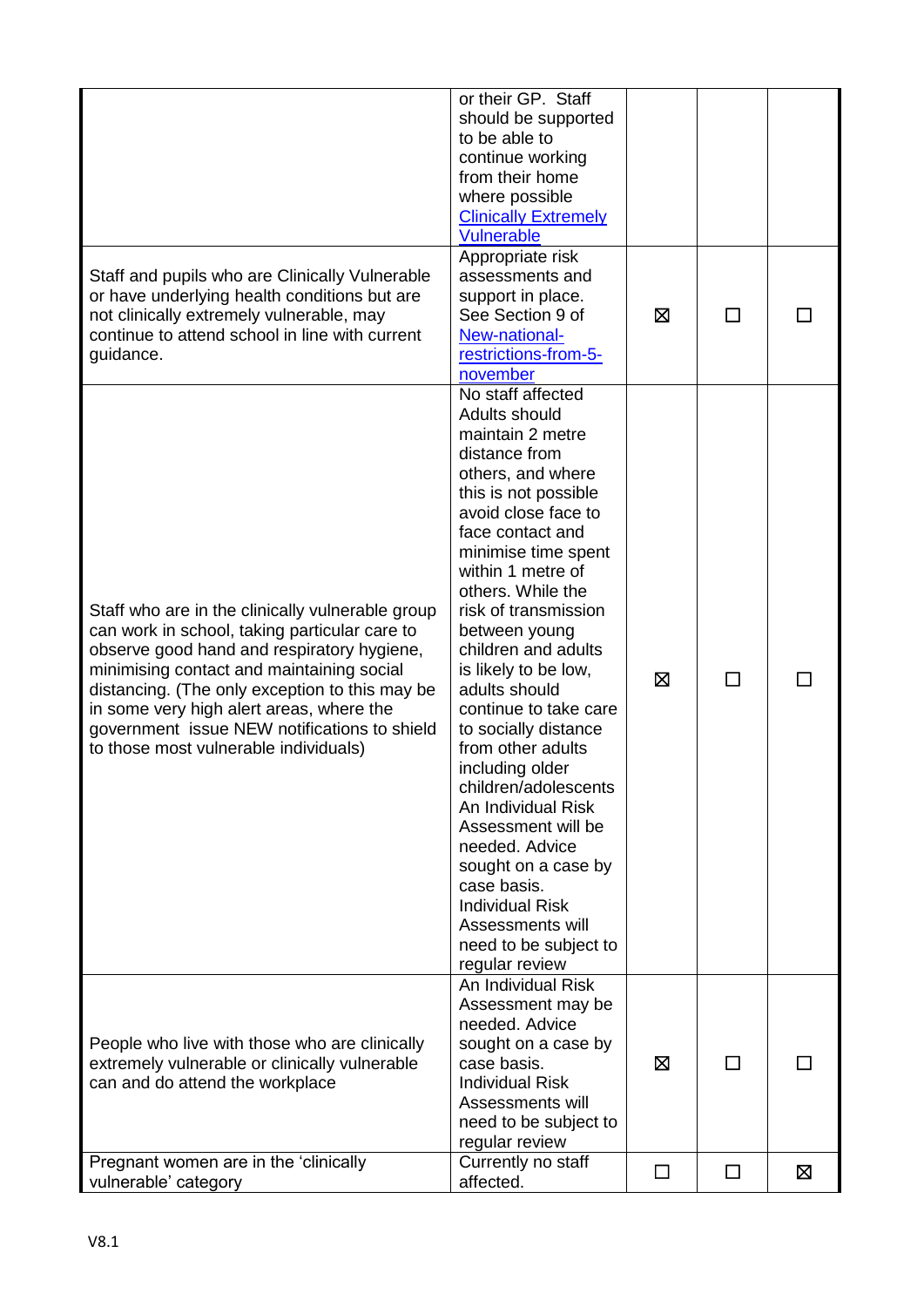|                                                                                                                                                                                                                                                                                                                     | School must<br>complete the New<br>and Expectant<br>Mothers risk<br>assessment as well<br>as the Covid<br>Individual risk<br>assessment.<br>Both the New and<br><b>Expectant Mothers</b><br>and the Individual<br><b>Risk Assessment</b><br>must be reviewed<br>prior to 28 weeks<br>when risk factors<br>increase.<br><b>Individual Risk</b><br>Assessments will<br>need to be subject to<br>regular review<br>RCOG Q&A -covid-<br>19-virus-infection-<br>and-pregnancy                                                                                              |   |    |  |
|---------------------------------------------------------------------------------------------------------------------------------------------------------------------------------------------------------------------------------------------------------------------------------------------------------------------|-----------------------------------------------------------------------------------------------------------------------------------------------------------------------------------------------------------------------------------------------------------------------------------------------------------------------------------------------------------------------------------------------------------------------------------------------------------------------------------------------------------------------------------------------------------------------|---|----|--|
| Where it is necessary to use supply staff and<br>peripatetic teachers, those individuals will be<br>expected to comply with the school's<br>arrangements for managing and minimising<br>risk, including taking particular care to<br>minimise contact and maintain as much<br>distance as possible from other staff | We do not expect to<br>use any supply,<br>sports coaches or<br>peris.<br>We will try to keep<br>the use of supply to<br>an absolute<br>minimum and the<br>agency we use has<br>tracking in place.<br>Consider longer<br>engagement of<br>supply staff to<br>minimise movement<br>between sites<br>To minimise the<br>numbers of<br>temporary staff<br>entering the school<br>premises, and<br>secure best value,<br>schools may wish to<br>use longer<br>assignments with<br>supply teachers and<br>agree a minimum<br>number of hours<br>across the academic<br>year | ⊠ | ΙI |  |
| Specialists, therapists, clinicians and other<br>support staff for pupils with SEND provide<br>interventions as usual                                                                                                                                                                                               | We ask specialist<br>staff to social<br>distance at 2m if<br>possible.                                                                                                                                                                                                                                                                                                                                                                                                                                                                                                | ⊠ | П  |  |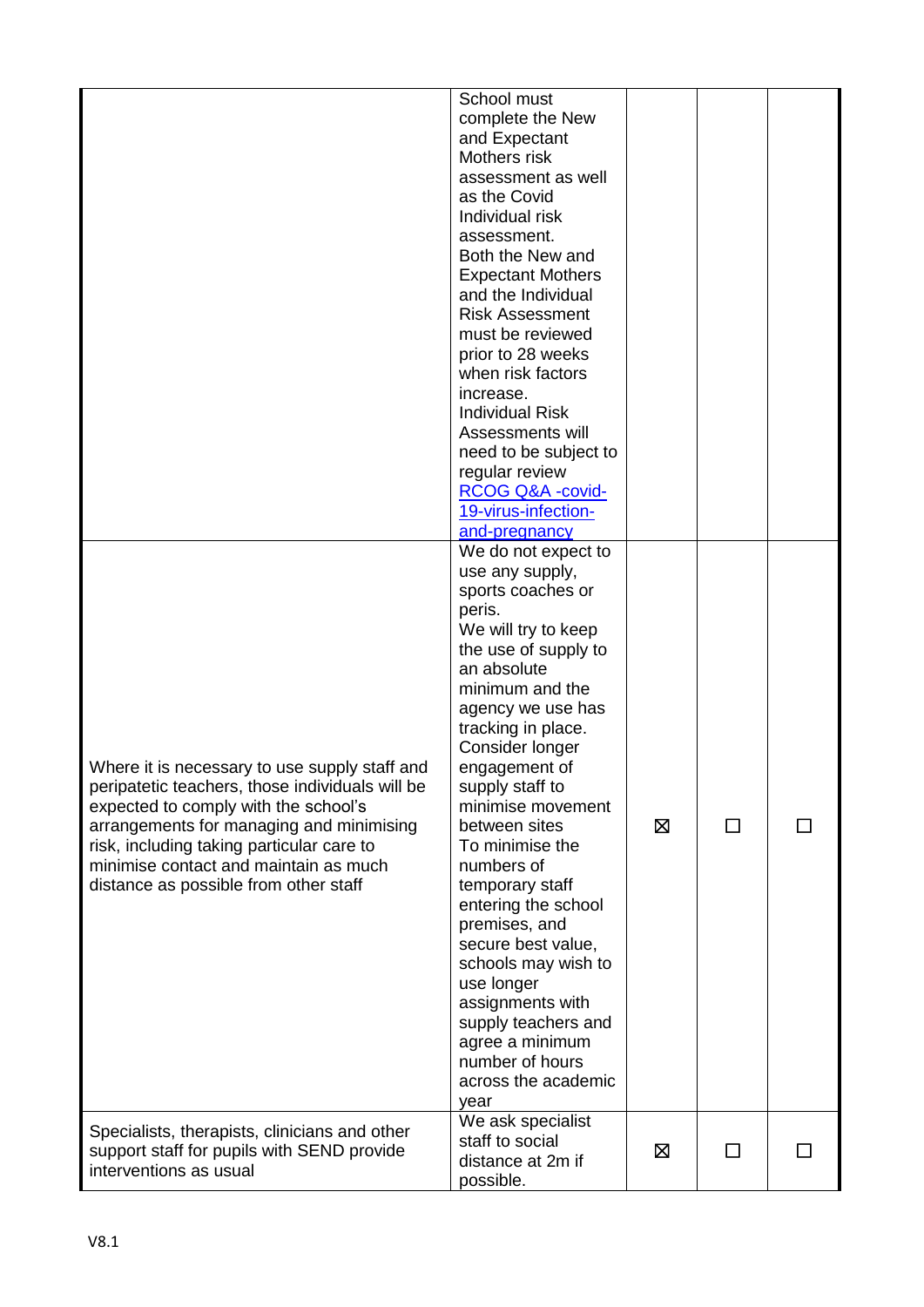|                                                                                                                                                                                                                                                                                                                                                                                                                                                                                                                                                                            | We do not ask<br>outside agencies to<br>wear face masks,<br>but some of them<br>insist.                                                                                                                                                                                                                                                                                                                                                                                                                         |   |   |  |
|----------------------------------------------------------------------------------------------------------------------------------------------------------------------------------------------------------------------------------------------------------------------------------------------------------------------------------------------------------------------------------------------------------------------------------------------------------------------------------------------------------------------------------------------------------------------------|-----------------------------------------------------------------------------------------------------------------------------------------------------------------------------------------------------------------------------------------------------------------------------------------------------------------------------------------------------------------------------------------------------------------------------------------------------------------------------------------------------------------|---|---|--|
| Volunteers may be used to support the work<br>of the school, as would usually be the case                                                                                                                                                                                                                                                                                                                                                                                                                                                                                  | Volunteers are<br>assigned to one<br>Bubble.<br>Mixing of volunteers<br>across groups<br>should be kept to a<br>minimum, and they<br>should remain 2<br>metres from pupils<br>and staff where<br>possible                                                                                                                                                                                                                                                                                                       | ⊠ | П |  |
| Access to PPE should be available where<br>there is contact with diagnosed or suspected<br>person with covid-19                                                                                                                                                                                                                                                                                                                                                                                                                                                            | PPE available in the<br>main office.<br>See Inadequate<br><b>Personal Protection</b><br>& PPE section of<br>this risk assessment                                                                                                                                                                                                                                                                                                                                                                                | ⊠ | П |  |
| <b>Site User Becoming Unwell</b>                                                                                                                                                                                                                                                                                                                                                                                                                                                                                                                                           |                                                                                                                                                                                                                                                                                                                                                                                                                                                                                                                 |   |   |  |
| If anyone in the school becomes unwell with a<br>new, continuous cough or a high temperature,<br>or has a loss of, or change in, their normal<br>sense of taste or smell (anosmia), they must<br>be sent home and advised to follow the<br>guidance which sets out that they must self-<br>isolate for at least 10 days and should <b>arrange</b><br>to have a test to see if they have coronavirus<br>(COVID-19). Other members of their<br>household (including any siblings) should self-<br>isolate for 14 days from when the symptomatic<br>person first had symptoms | Clear guidelines<br>shared in Staff<br>Guidelines, letter<br>parents/carers and<br>Home School<br>Agreement and all<br>published on the<br>website.<br>stay at home:<br>quidance for<br>households with<br>possible or<br>confirmed<br>coronavirus (COVID-<br>19) infection<br>If they have tested<br>positive whilst not<br>experiencing<br>symptoms but<br>develop symptoms<br>during the isolation<br>period, they should<br>restart the 10-day<br>isolation period from<br>the day they develop<br>symptoms | ⊠ | П |  |
| If a pupil is awaiting collection, they should be<br>moved, if possible, to a room where they can<br>be isolated behind a closed door, depending<br>on the age of the Pupils and with appropriate<br>adult supervision if required. Ideally, a window<br>should be opened for ventilation.                                                                                                                                                                                                                                                                                 | A plastic chair is<br>available in the front<br>entrance. If weather<br>permits the child will<br>sit outdoors<br>supervised by the                                                                                                                                                                                                                                                                                                                                                                             | ⊠ |   |  |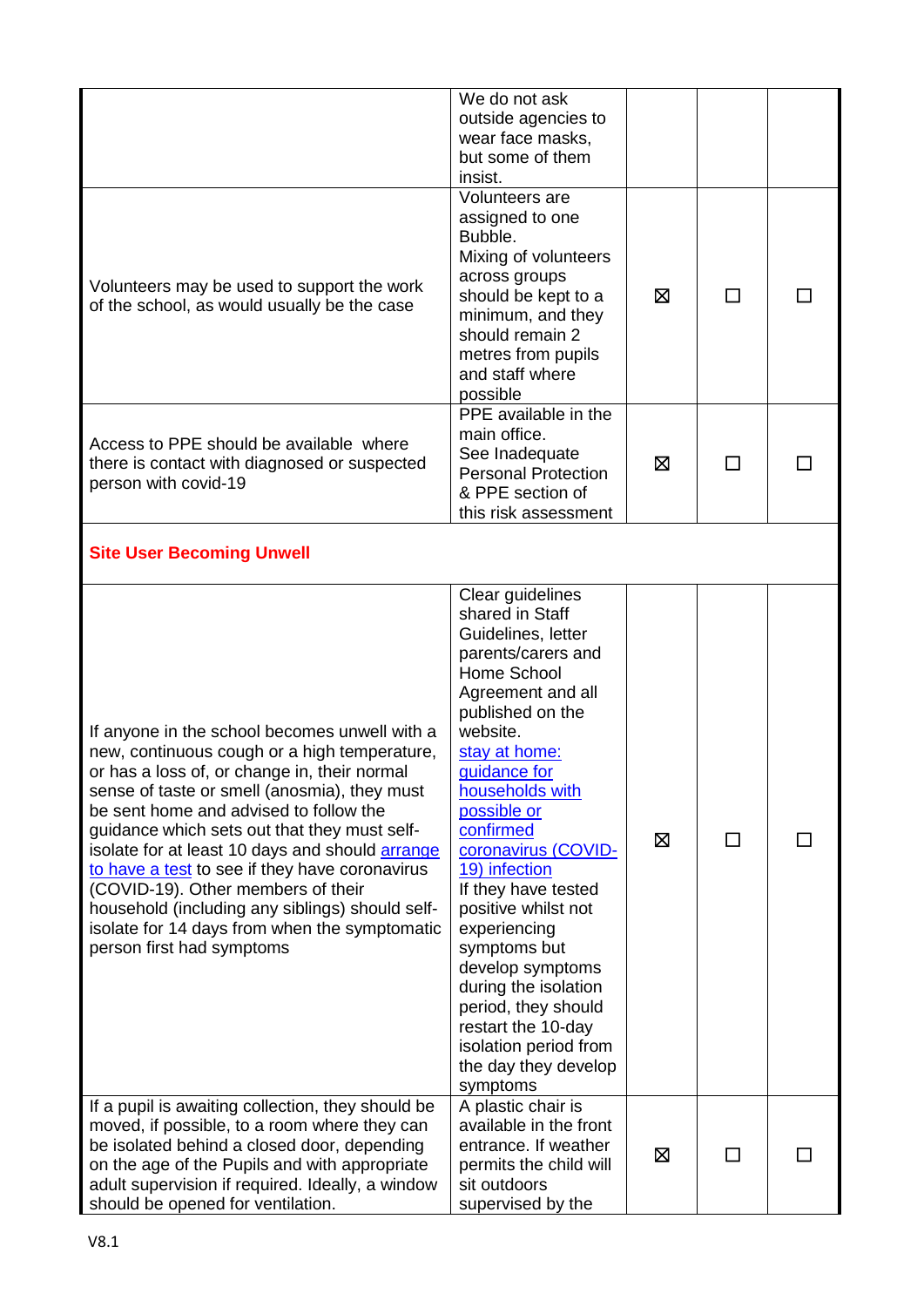|                                                                                                                                                                                                                                                                                                                                                                                                                                                                                                                                                                                                                       | administrator at a<br>safe distance.<br>If it is not possible to<br>isolate them, move<br>them to an area<br>which is at least 2<br>metres away from<br>other people |   |              |  |
|-----------------------------------------------------------------------------------------------------------------------------------------------------------------------------------------------------------------------------------------------------------------------------------------------------------------------------------------------------------------------------------------------------------------------------------------------------------------------------------------------------------------------------------------------------------------------------------------------------------------------|----------------------------------------------------------------------------------------------------------------------------------------------------------------------|---|--------------|--|
| If the pupil needs to go to the toilet while<br>waiting to be collected, they should use a<br>separate toilet if possible. The toilet should be<br>cleaned and disinfected using standard<br>cleaning products before being used by<br>anyone else                                                                                                                                                                                                                                                                                                                                                                    | There is a separate<br>toilet available, near<br>the main office,<br>which can be<br>cleaned after use.                                                              | ⊠ | П            |  |
| PPE should be worn by staff caring for the<br>pupil while they await collection if a distance of<br>2 metres cannot be maintained (such as for a<br>very young pupil or a pupil with complex<br>needs)                                                                                                                                                                                                                                                                                                                                                                                                                | PPE available in the<br>main office.<br>See Inadequate<br><b>Personal Protection</b><br>& PPE section of<br>this risk assessment                                     | ⊠ | $\mathsf{L}$ |  |
| In an emergency, call 999 if the pupil is<br>seriously ill or injured or their life is at risk.                                                                                                                                                                                                                                                                                                                                                                                                                                                                                                                       | Clear guidance<br>shared in Staff<br>Guidelines.                                                                                                                     | X | П            |  |
| Any member of staff who has provided close<br>contact care to someone with symptoms,<br>even while wearing PPE, and all other<br>members of staff or pupils who have been in<br>close contact with that person with symptoms,<br>even if wearing a face covering, do not need<br>to go home to self-isolate unless:<br>the symptomatic person subsequently<br>tests positive<br>they develop symptoms themselves (in<br>which case, they should arrange to<br>have a test)<br>they are requested to do so by NHS<br>Test and Trace or the PHE advice<br>service (or PHE local health protection<br>team if escalated) | Clear guidance<br>shared in Staff<br>Guidelines.                                                                                                                     | ⊠ | $\mathsf{L}$ |  |
| Everyone must wash their hands thoroughly<br>for 20 seconds with soap and running water or<br>use hand sanitiser after any contact with<br>someone who is unwell                                                                                                                                                                                                                                                                                                                                                                                                                                                      | Clear guidance<br>shared in Staff<br>Guidelines.                                                                                                                     | ⊠ | ΙI           |  |
| The area around the person with symptoms<br>must be cleaned with normal household<br>disinfectant after they have left to reduce the<br>risk of passing the infection on to other people                                                                                                                                                                                                                                                                                                                                                                                                                              | Additional cleaning<br>will take place.<br>COVID-19: cleaning<br>of non-healthcare<br>settings guidance                                                              | ⊠ |              |  |
| <b>Site User Developing Symptoms</b>                                                                                                                                                                                                                                                                                                                                                                                                                                                                                                                                                                                  |                                                                                                                                                                      |   |              |  |
| Schools must ensure that staff members and<br>parents/carers understand that they will need<br>to be ready and willing to <b>book a test</b> if they<br>are displaying symptoms. The main symptoms<br>are a high temperature, a new continuous<br>cough and/or a loss or change to your sense                                                                                                                                                                                                                                                                                                                         | Clear guidance<br>shared in Staff<br>Guidelines and letter<br>to parents.<br>The advice service<br>or PHE local health                                               | ⊠ |              |  |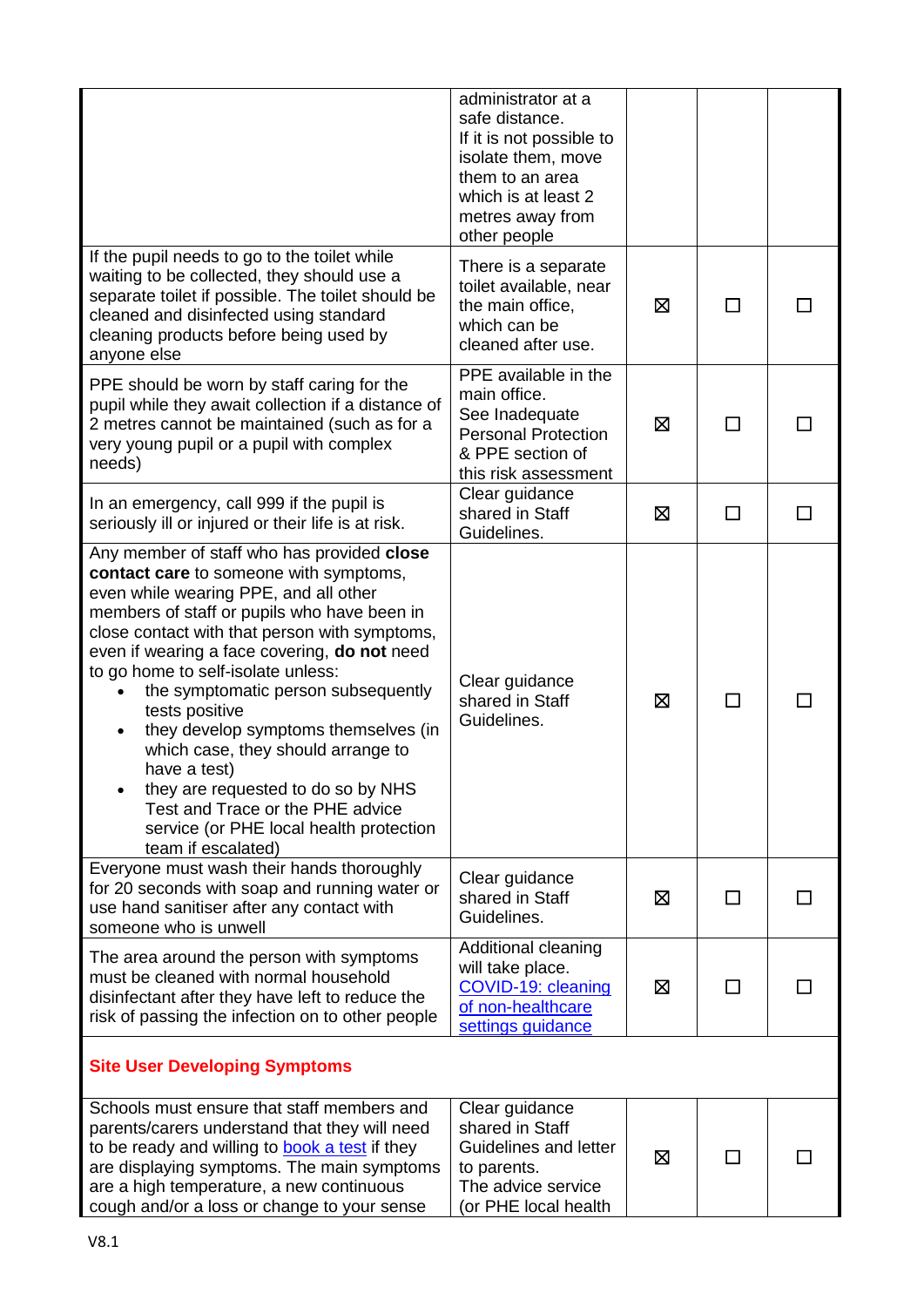| of smell or taste. Staff and pupils must not<br>come into the school if they have symptoms,<br>and must be sent home to self-isolate if they<br>develop them in school. All children can be<br>tested if they have symptoms, including<br>children under 5, but children aged 11 and<br>under will need to be helped by their parents<br>or carers if using a home testing kit | protection team if<br>escalated) will<br>provide definitive<br>advice on who must<br>be sent home. A<br>template letter will<br>be provided to<br>schools, on the<br>advice of the health<br>protection team, to<br>send to parents and<br>staff if needed<br>Tests in school and                                                                                                                                                                                                                                                                                                                                                                                                                                                                                                      |   |               |  |
|--------------------------------------------------------------------------------------------------------------------------------------------------------------------------------------------------------------------------------------------------------------------------------------------------------------------------------------------------------------------------------|----------------------------------------------------------------------------------------------------------------------------------------------------------------------------------------------------------------------------------------------------------------------------------------------------------------------------------------------------------------------------------------------------------------------------------------------------------------------------------------------------------------------------------------------------------------------------------------------------------------------------------------------------------------------------------------------------------------------------------------------------------------------------------------|---|---------------|--|
| School have received an initial supply of 10<br>home test kits and information about how to<br>order to replenish this supply when they are<br>running out                                                                                                                                                                                                                     | additional pack<br>ordered.<br>School should call<br>the Test and Trace<br>helpdesk on 119 if<br>these have not<br>arrived.                                                                                                                                                                                                                                                                                                                                                                                                                                                                                                                                                                                                                                                            | ⊠ | $\mathcal{L}$ |  |
| School determines how to prioritise the<br>distribution of their test kits in order to<br>minimise the impact of the virus on the<br>education of their pupils.                                                                                                                                                                                                                | The EHT authorises<br>the issue of test kits<br>on an individual<br>case basis.<br>The test kits sent to<br>schools are provided<br>to be used in the<br>exceptional<br>circumstance that an<br>individual becomes<br>symptomatic and<br>schools believe they<br>may have barriers to<br>accessing testing<br>elsewhere.<br>These kits can be<br>given directly to staff<br>or parents and<br>carers collecting a<br>child who has<br>developed<br>symptoms at school.<br>In particular, these<br>tests kits will also<br>help ensure that<br>symptomatic staff<br>can also get a test<br>and if they test<br>negative, can return<br>to work as soon as<br>they no longer have<br>symptoms of<br>coronavirus (COVID-<br>19). Further<br>information is<br>provided in our<br>guidance | ⊠ | $\Box$        |  |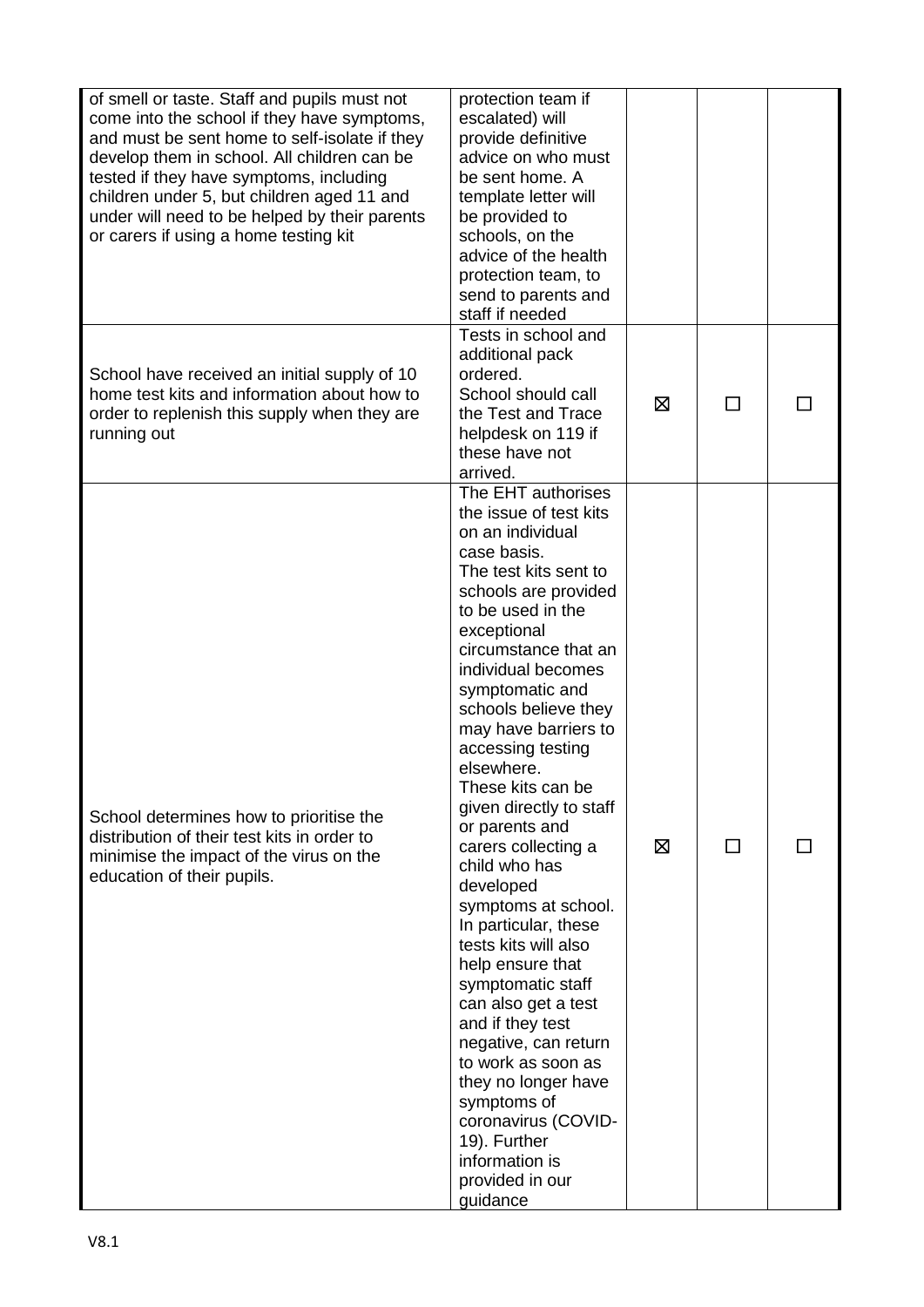|                                                                                                                                                                                                                                                                                                                                                                                                                                                              | Coronavirus<br>(COVID-19): test kits<br>for schools and FE<br>providers.                                                                                                                                                                                                                                      |   |              |  |
|--------------------------------------------------------------------------------------------------------------------------------------------------------------------------------------------------------------------------------------------------------------------------------------------------------------------------------------------------------------------------------------------------------------------------------------------------------------|---------------------------------------------------------------------------------------------------------------------------------------------------------------------------------------------------------------------------------------------------------------------------------------------------------------|---|--------------|--|
| Schools must ensure that staff members and<br>parents/carers understand that they will need<br>to be ready and willing to provide details of<br>anyone they have been in close contact with if<br>they were to test positive for coronavirus<br>(COVID-19) or if asked by NHS Test & Trace                                                                                                                                                                   | Clear guidance<br>shared in Staff<br>Guidelines and<br>letters to parents.                                                                                                                                                                                                                                    | ⊠ | $\mathsf{L}$ |  |
| Schools must ensure that staff members and<br>parents/carers understand that they will need<br>to be ready and willing to self-isolate if they<br>have been in close contact with someone who<br>develops coronavirus (COVID-19) symptoms<br>or someone who tests positive for coronavirus<br>$(COVID-19)$                                                                                                                                                   | Clear guidance<br>shared in Staff<br>Guidelines and<br>letters to parents.<br>Household members<br>of those contacts<br>who are sent home<br>do not need to self-<br>isolate themselves<br>unless the child,<br>young person or<br>staff member who is<br>self-isolating<br>subsequently<br>develops symptoms | ⊠ | П            |  |
| Parents and staff are asked to inform the<br>school immediately of the results of a test                                                                                                                                                                                                                                                                                                                                                                     | Clear guidance<br>shared in Staff<br>Guidelines and<br>letters to parents -<br>Logs in place.<br>Schools must not<br>share the names or<br>details of people<br>with coronavirus<br>(COVID-19) unless<br>essential to protect<br>others                                                                       | ⊠ |              |  |
| If someone with symptoms tests negative for<br>coronavirus (COVID-19), then they need<br>should stay at home until they are recovered<br>as usual from their illness but can safely return<br>thereafter. The only exception to return<br>following a negative test result is where an<br>individual is separately identified as a close<br>contact of a confirmed case, when they will<br>need to self-isolate for 14 days from the date<br>of that contact | Clear guidance<br>shared in Staff<br>Guidelines and<br>letters to parents.<br>Schools should not<br>request evidence of<br>negative test results<br>or other medical<br>evidence before<br>admitting children or<br>welcoming them<br>back after a period<br>of self-isolation                                | ⊠ | ΙI           |  |
| Someone who is self-isolating because they<br>have been in close contact with someone who<br>has tested positive for coronavirus (COVID-<br>19) starts to feel unwell and gets a test for<br>coronavirus themselves, and the test delivers<br>a negative result, they must remain in isolation                                                                                                                                                               | Clear guidance<br>shared in Staff<br>Guidelines and<br>letters to parents.<br>This is because they<br>could still develop<br>coronavirus (COVID-                                                                                                                                                              | ⊠ | П            |  |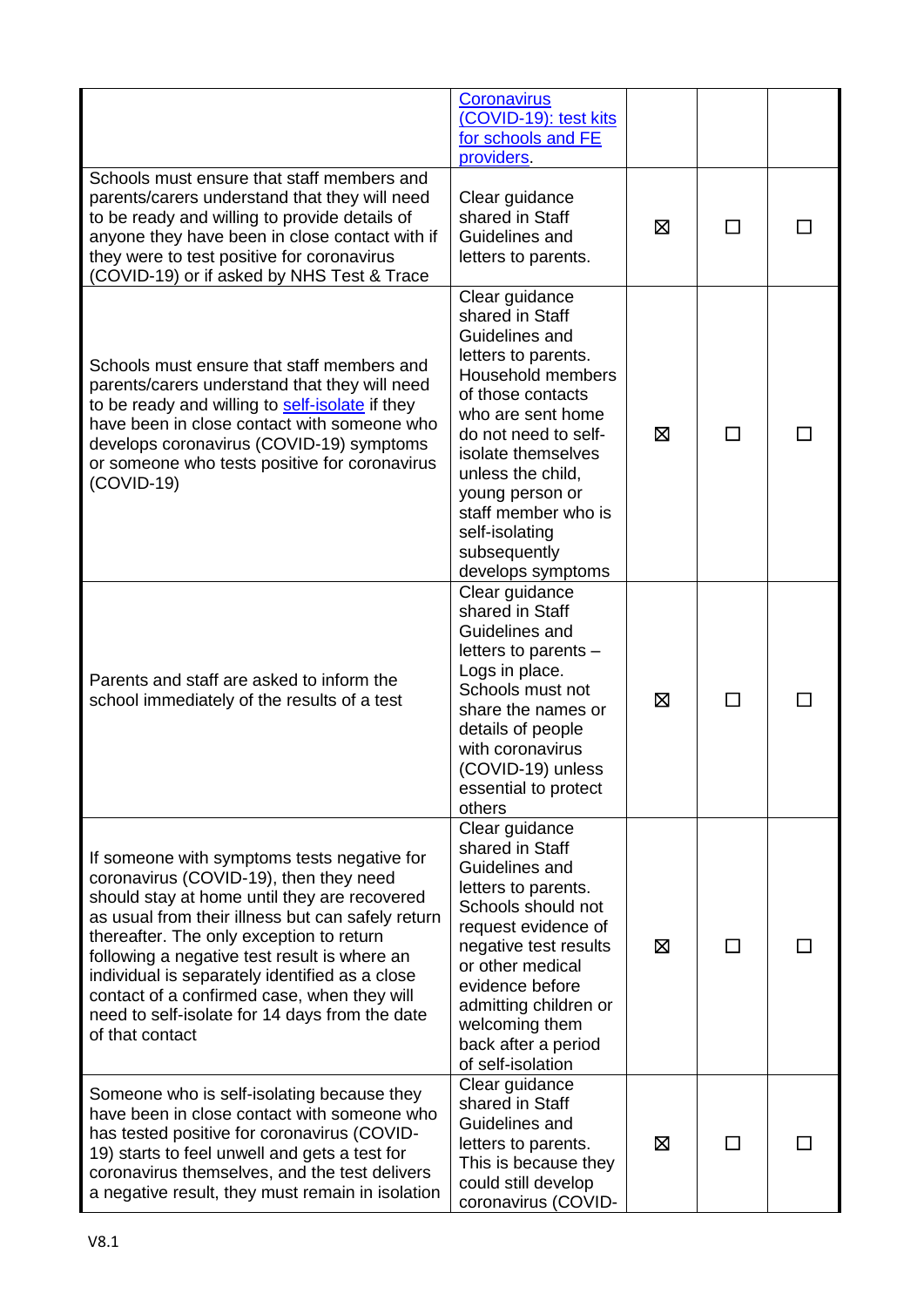| for the remainder of the 14-day isolation<br>period                                                                                                                                                                                                                                                                                                                                                                                                                                                                                                                                                                                                                                                                                                                                         | 19) within the<br>remaining days                                                                                                                                                                                                                                                                                                                                                                                                                                                                                                                                                                                                                                    |   |               |  |
|---------------------------------------------------------------------------------------------------------------------------------------------------------------------------------------------------------------------------------------------------------------------------------------------------------------------------------------------------------------------------------------------------------------------------------------------------------------------------------------------------------------------------------------------------------------------------------------------------------------------------------------------------------------------------------------------------------------------------------------------------------------------------------------------|---------------------------------------------------------------------------------------------------------------------------------------------------------------------------------------------------------------------------------------------------------------------------------------------------------------------------------------------------------------------------------------------------------------------------------------------------------------------------------------------------------------------------------------------------------------------------------------------------------------------------------------------------------------------|---|---------------|--|
| If someone with symptoms tests positive, they<br>should follow the 'stay at home: guidance for<br>households with possible or confirmed<br>coronavirus (COVID-19) infection' and must<br>continue to self-isolate for at least 10 days<br>from the onset of their symptoms and then<br>return to school only if they do not have<br>symptoms other than cough or loss of sense<br>of smell/taste. This is because a cough or<br>anosmia can last for several weeks once the<br>infection has gone. The 10-day period starts<br>from the day when they first became ill. If they<br>still have a high temperature, they should<br>continue to self-isolate until their temperature<br>returns to normal. Other members of their<br>household should all self-isolate for the full 14<br>days | Clear guidance<br>shared in Staff<br>Guidelines and<br>letters to parents.                                                                                                                                                                                                                                                                                                                                                                                                                                                                                                                                                                                          | ⊠ | <b>Talent</b> |  |
| Schools send home those people who have<br>been in close contact with the person who has<br>tested positive, advising them to self-isolate<br>for 14 days since they were last in close<br>contact with that person when they were<br>infectious                                                                                                                                                                                                                                                                                                                                                                                                                                                                                                                                            | Clear guidance<br>shared in Staff<br>Guidelines and letter<br>to parents.<br>Advice taken from<br>the DfE helpline on<br>each positive case.<br>Close contact<br>means:<br>- direct close<br>contacts - face to<br>face contact with an<br>infected individual<br>for any length of<br>time, within 1 metre,<br>including being<br>coughed on, a face<br>to face conversation,<br>or unprotected<br>physical contact<br>(skin-to-skin)<br>- proximity contacts -<br>extended close<br>contact (within 1 to 2<br>metres for more than<br>15 minutes) with an<br>infected individual<br>- travelling in a small<br>vehicle, like a car,<br>with an infected<br>person | ⊠ |               |  |
| School must take swift action when they<br>become aware that someone who has<br>attended has tested positive for coronavirus<br>and must contact the dedicated advice service<br>introduced by Public Health England (PHE)<br>and delivered by the NHS Business Services<br>Authority                                                                                                                                                                                                                                                                                                                                                                                                                                                                                                       | Advice taken from<br>the DfE helpline on<br>each positive case.<br>This can be reached<br>by calling the DfE<br>Helpline on 0800<br>046 8687 and                                                                                                                                                                                                                                                                                                                                                                                                                                                                                                                    | ⊠ | П             |  |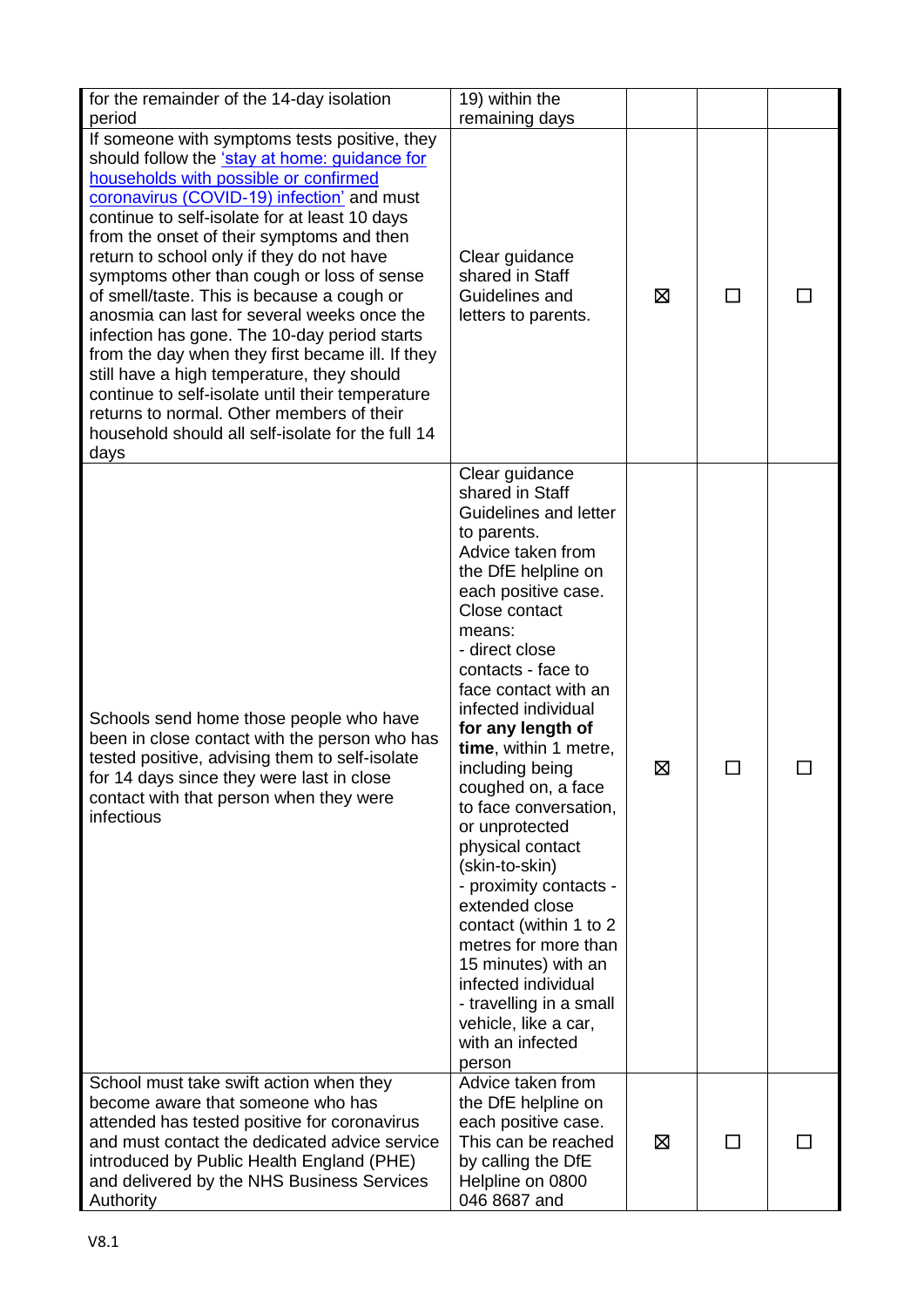|                                                                                                                                                                                                                                                                                                                            | selecting option 1 for<br>advice on the action<br>to take in response<br>to a positive case.<br>Schools will be put<br>through to a team of<br>advisers who will<br>inform them of what<br>action is needed<br>based on the latest<br>public health advice |   |    |  |
|----------------------------------------------------------------------------------------------------------------------------------------------------------------------------------------------------------------------------------------------------------------------------------------------------------------------------|------------------------------------------------------------------------------------------------------------------------------------------------------------------------------------------------------------------------------------------------------------|---|----|--|
| Public Health England has good evidence that<br>routinely taking the temperature of pupils by<br>the school is not recommended as this is an<br>unreliable method for identifying coronavirus<br>(COVID-19) so this does not take place                                                                                    | Staff aware<br>We do have an<br>infrared<br>thermometer<br>available, which may<br>be used if children<br>appear unwell                                                                                                                                    | ⊠ | ΙI |  |
| <b>Inadequate Hand Washing/Personal Hygiene</b>                                                                                                                                                                                                                                                                            |                                                                                                                                                                                                                                                            |   |    |  |
| Staff/pupils/cleaners/contractors etc. will be<br>reminded to clean their hands regularly,<br>including when they arrive at school, when<br>they return from breaks, when they change<br>rooms and before and after eating                                                                                                 | Clear guidance<br>shared in Staff<br>Guidelines and on<br>posters near the<br>main entrance.<br>Ensure that staff<br>have sufficient time<br>to wash their hands<br>regularly, as<br>frequently as pupils                                                  | ⊠ |    |  |
| Hands are washed with liquid soap & water for<br>a minimum of 20 seconds                                                                                                                                                                                                                                                   | Clear guidance<br>shared in Staff<br>Guidelines and on<br>posters near the<br>main entrance.                                                                                                                                                               | ⊠ |    |  |
| The school has considered whether they have<br>enough hand washing or hand sanitiser<br>'stations' available so that all pupils and staff<br>can clean their hands regularly                                                                                                                                               | All classrooms have<br>their own sinks, plus<br>additional facilities<br>available in toilets.                                                                                                                                                             | ⊠ | ΙI |  |
| Alcohol based hand cleansers/gels can only<br>be used if soap and water are not available,<br>but is not a substitute for hand washing. Such<br>gels MUST ONLY BE USED UNDER CLOSE<br>SUPERVISION. In normal circumstances<br>pupils should not be using alcohol based hand<br>cleansers because of the risk of ingestion. | All classrooms have<br>their own sinks, plus<br>additional facilities<br>available in toilets.<br>Skin friendly skin<br>cleaning wipes can<br>be used as an<br>alternative                                                                                 | ⊠ | ΙI |  |
| The 'catch it, bin it, kill it' approach is very<br>important and is promoted                                                                                                                                                                                                                                              | Clear guidance<br>shared in Staff<br>Guidelines and<br>Home School<br>Agreement.                                                                                                                                                                           | ⊠ |    |  |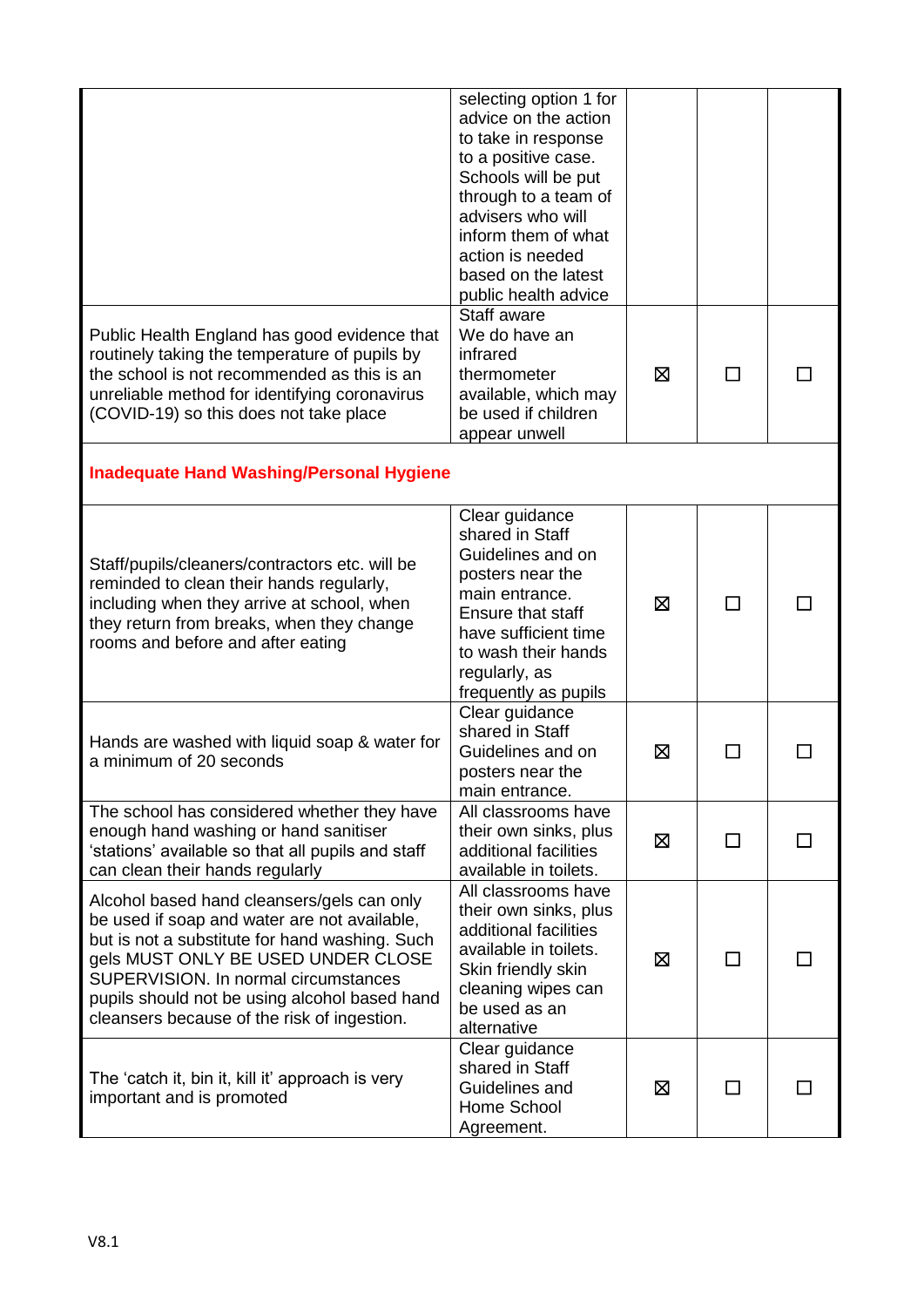| House's through and brow about                                                                                                                                                                                                              |                                  |               |   |
|---------------------------------------------------------------------------------------------------------------------------------------------------------------------------------------------------------------------------------------------|----------------------------------|---------------|---|
| weeld from a<br>It. Dispese of visar House JA speel at                                                                                                                                                                                      |                                  |               |   |
| sirbo you touch. Cean your hands at<br>Yes boy is room.                                                                                                                                                                                     |                                  |               |   |
|                                                                                                                                                                                                                                             |                                  |               |   |
| Available in every<br>room                                                                                                                                                                                                                  | ⊠                                | П             |   |
| room and tied off at<br>lunchtime and<br>emptied daily                                                                                                                                                                                      | ⊠                                | $\mathcal{L}$ |   |
| Risk assessments in<br>place                                                                                                                                                                                                                | ⊠                                |               |   |
|                                                                                                                                                                                                                                             |                                  |               |   |
| Letters sent to<br>parents and<br>published on<br>website                                                                                                                                                                                   | ⊠                                | П             |   |
| Guidelines shared<br>with staff<br>Staff are wearing<br>face coverings in<br>offices and general<br>areas.                                                                                                                                  | ⊠                                | ΙI            |   |
| Some individuals are<br>exempt from<br>wearing face<br>coverings. This<br>applies to those<br>who:<br>- cannot put on,<br>wear or remove a<br>face covering<br>because of a<br>physical or mental<br>illness or impairment<br>or disability |                                  |               | ⊠ |
|                                                                                                                                                                                                                                             | <b>NHS</b><br>Available in every |               |   |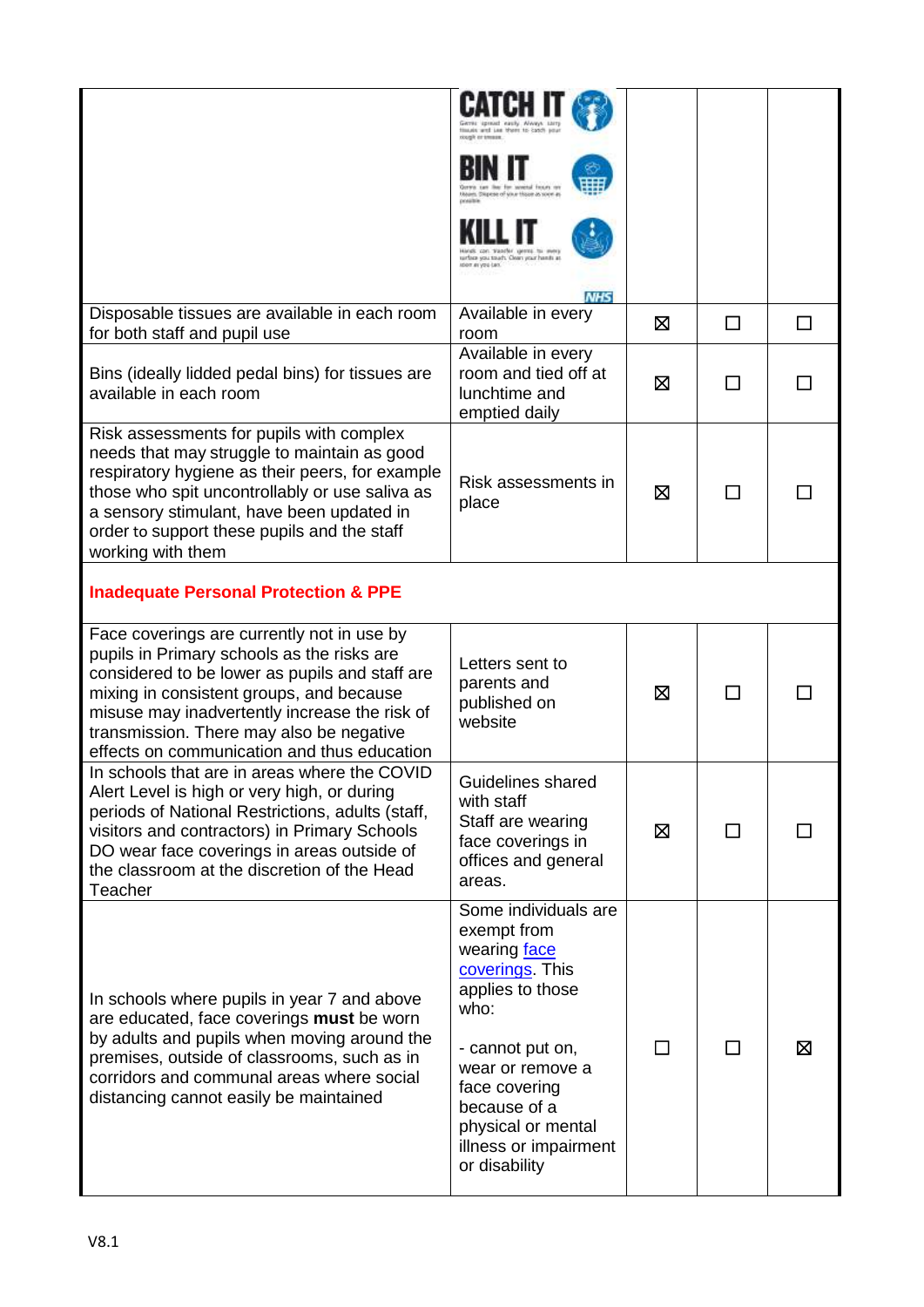|                                                                                                                                                                                                                                                                                       | - speak to or provide<br>assistance to<br>someone who relies<br>on lip reading, clear<br>sound or facial<br>expression to<br>communicate<br>The same<br>exemptions will<br>apply in education<br>settings, and we<br>would expect<br>teachers and other<br>staff to be sensitive |   |              |  |
|---------------------------------------------------------------------------------------------------------------------------------------------------------------------------------------------------------------------------------------------------------------------------------------|----------------------------------------------------------------------------------------------------------------------------------------------------------------------------------------------------------------------------------------------------------------------------------|---|--------------|--|
| In the event of new local restrictions being<br>agreed, schools will ensure they communicate<br>quickly and clearly to staff, parents and pupils<br>that the new arrangements require the use of<br>face coverings in certain circumstances                                           | to those needs.<br>Regular updates<br>sent out and shared<br>on the website.                                                                                                                                                                                                     | ⊠ | $\mathbf{L}$ |  |
| It is not necessary to wear face coverings in<br>the classroom, where protective measures<br>already mean the risks are lower, and where<br>they could inhibit learning                                                                                                               | Letter sent to<br>parents and<br>published on<br>website                                                                                                                                                                                                                         | ⊠ | П            |  |
| In such circumstances as face coverings are<br>to be worn in school they must be worn<br>correctly                                                                                                                                                                                    | Discussed during<br>staff meetings and in<br>assemblies.<br>https://www.gov.uk/g<br>overnment/publicatio<br>ns/face-coverings-in-<br>education/face-<br>coverings-in-<br>education                                                                                               | ⊠ | $\mathsf{L}$ |  |
| Clear instructions are provided to staff and<br>pupils on how to put on, remove, store and<br>dispose of face coverings, to avoid<br>inadvertently increasing the risks of<br>transmission                                                                                            | Discussed during<br>staff meetings and in<br>assemblies.                                                                                                                                                                                                                         | ⊠ | П            |  |
| Safe wearing of face coverings requires<br>cleaning of hands before and after touching -<br>including to remove or put them on $-$ and the<br>safe storage of them in individual, sealable<br>plastic bags between use                                                                | Discussed during<br>staff meetings.<br>Parents asked to<br>provide storage for<br>children who need<br>masks on school<br>transport - Letter<br>sent.                                                                                                                            | ⊠ | $\Box$       |  |
| Where a face covering becomes damp, it<br>should not be worn and the face covering<br>should be replaced                                                                                                                                                                              | Staff aware                                                                                                                                                                                                                                                                      | ⊠ | $\Box$       |  |
| Where anybody is struggling to access a face<br>covering, or where they are unable to use their<br>face covering due to having forgotten it or it<br>having become soiled or unsafe, the school<br>has taken steps to have a small contingency<br>supply available to meet such needs | We have a small<br>supply of masks<br>available.                                                                                                                                                                                                                                 | ⊠ | ΙI           |  |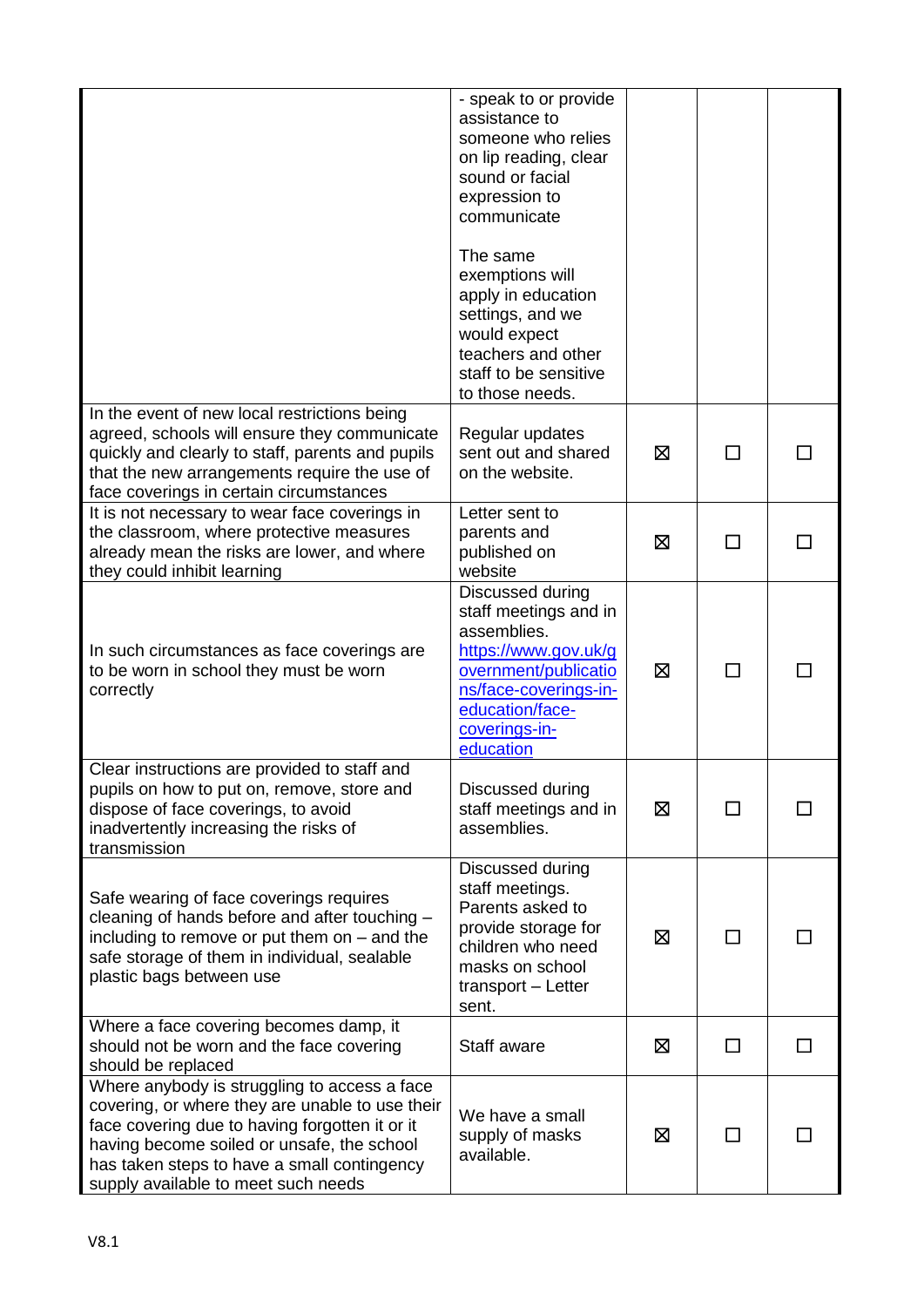| School has a procedure for removing face<br>coverings when those who use them arrive at<br>school, and when to wear face coverings at<br>school in certain circumstances                                                                                                                                                                                                                                                                                                                                                                                                                     | Discussed during<br>staff meetings.<br>Parents asked to<br>provide storage for<br>children who need<br>masks on school<br>transport - Letter<br>sent.<br>This procedure<br>should be<br>communicated<br>clearly to pupils and<br>staff | ⊠ | ΙI |   |
|----------------------------------------------------------------------------------------------------------------------------------------------------------------------------------------------------------------------------------------------------------------------------------------------------------------------------------------------------------------------------------------------------------------------------------------------------------------------------------------------------------------------------------------------------------------------------------------------|----------------------------------------------------------------------------------------------------------------------------------------------------------------------------------------------------------------------------------------|---|----|---|
| PPE will need to be worn by a member of staff<br>if a pupil becomes unwell with symptoms of<br>coronavirus while in their setting and needs<br>direct personal care until they can return<br>home. A face mask should be worn by the<br>supervising adult if a distance of 2 metres<br>cannot be maintained. If contact with the pupil<br>is necessary, then gloves, an apron and a<br>face mask should be worn by the supervising<br>adult. If there is a risk of splashing to the eyes,<br>for example from coughing, spitting, or<br>vomiting, then eye protection should also be<br>worn | PPE available in the<br>main office.<br>safe working in<br>education, childcare<br>and children's social<br>care                                                                                                                       | ⊠ | П  |   |
| <b>Visitors, Contractors &amp; Spread of Coronavirus</b>                                                                                                                                                                                                                                                                                                                                                                                                                                                                                                                                     |                                                                                                                                                                                                                                        |   |    |   |
| All visits to the school are restricted to those<br>that are absolutely necessary                                                                                                                                                                                                                                                                                                                                                                                                                                                                                                            | All visits must be<br>pre-booked and<br>approved by the<br><b>EHT</b>                                                                                                                                                                  | ⊠ | ΙI |   |
| Parent and carer visits are suspended for:<br>new admissions,<br>$\bullet$<br>settling-in children new to the setting<br>attending organised performances                                                                                                                                                                                                                                                                                                                                                                                                                                    | Videos are available<br>on the website<br>instead.                                                                                                                                                                                     | 区 |    |   |
| All visitors and contractors must make pre-<br>arranged appointments or they will not be<br>allowed on site                                                                                                                                                                                                                                                                                                                                                                                                                                                                                  | All visits must be<br>pre-booked and<br>approved by the<br><b>EHT</b>                                                                                                                                                                  | ⊠ | П  |   |
| School ensures site guidance on physical<br>distancing and hygiene is explained to visitors<br>and contractors on or before arrival                                                                                                                                                                                                                                                                                                                                                                                                                                                          | In place                                                                                                                                                                                                                               | ⊠ | П  | П |
| Where visits can happen outside of school<br>hours, they are arranged as such                                                                                                                                                                                                                                                                                                                                                                                                                                                                                                                | In place                                                                                                                                                                                                                               | ⊠ | □  | □ |
| Contractors to attend by agreement only after<br>school have satisfied themselves that it is<br>necessary for the visit to take place at that<br>time and that all required controls are in place<br>to allow the work to continue safely                                                                                                                                                                                                                                                                                                                                                    | All visits must be<br>pre-booked and<br>approved by the<br><b>EHT</b>                                                                                                                                                                  | ⊠ | □  | П |
| Contractors to provide updated risk<br>assessment prior to visit which includes their<br>own controls round infection spread<br>prevention                                                                                                                                                                                                                                                                                                                                                                                                                                                   | All contractors<br>already expected to<br>provide RAs<br>Times of visits may<br>need to be adapted<br>to take in to account                                                                                                            | ⊠ | ΙI |   |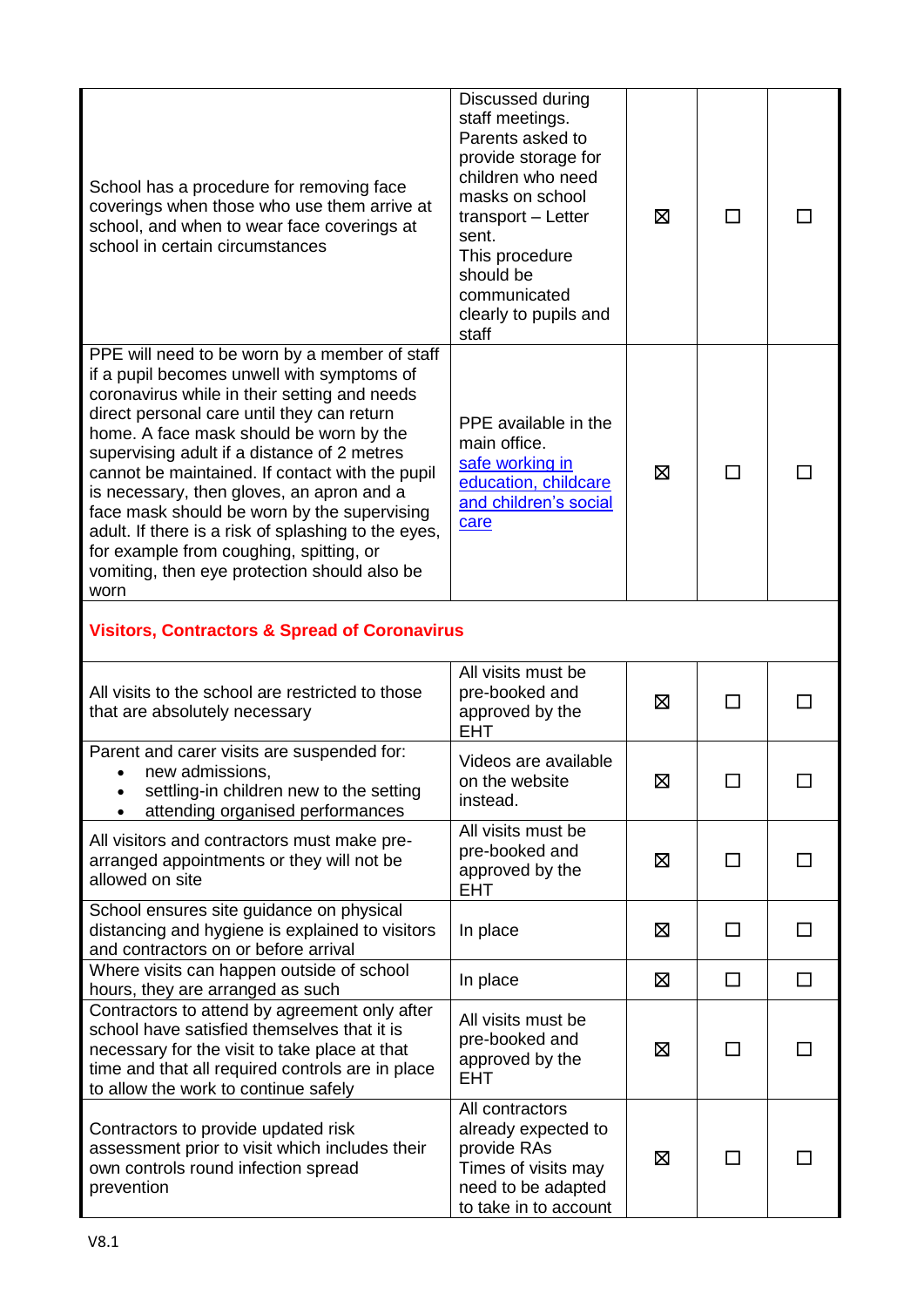|                                                                                                                                                                                                                                                                                                                                                    | the ability to<br>maintain appropriate<br>social distancing<br>measures and<br>availability of<br>resources to<br>effectively clean<br>following the visits                                                                                                                                                                                                           |   |        |   |
|----------------------------------------------------------------------------------------------------------------------------------------------------------------------------------------------------------------------------------------------------------------------------------------------------------------------------------------------------|-----------------------------------------------------------------------------------------------------------------------------------------------------------------------------------------------------------------------------------------------------------------------------------------------------------------------------------------------------------------------|---|--------|---|
| As normal, school engages with their local<br>immunisation providers to provide<br>immunisation programmes on site, ensuring<br>these are delivered in keeping with the<br>school's control measures                                                                                                                                               | In place<br>These programmes<br>are essential for<br>children's health and<br>wellbeing                                                                                                                                                                                                                                                                               | ⊠ | $\Box$ |   |
| A record is kept of all visitors with sufficient<br>detail to support rapid contact tracing if<br>required by NHS Test and Trace.                                                                                                                                                                                                                  | Already in place -<br>electronic sign in<br>system                                                                                                                                                                                                                                                                                                                    | ⊠ | П      | П |
| Out-of-school activities (including wraparound<br>care) may continue to operate if their primary<br>purpose is providing registered childcare, or<br>where they are offering other childcare<br>activities, where this is reasonably necessary<br>to enable parents to:<br>work or search for work<br>$\bullet$<br>undertake training or education | <b>Breakfast Club and</b><br><b>After School Club</b><br>will continue.<br><b>Note: After School</b><br>Club includes some<br>children from<br>Middleton Tyas.<br>See Out-of-school<br>activities and<br>wraparound<br>childcare section of<br><b>Guidance for</b><br>education-and-<br>childcare-settings-<br>new-national-<br>restrictions-from-5-<br>november-2020 | ⊠ | $\Box$ |   |
| All other out of school activities, including<br>lettings, not being primarily used by parents<br>for the above purposes, should close for face-<br>to-face provision for the duration of the<br>national restrictions                                                                                                                             |                                                                                                                                                                                                                                                                                                                                                                       |   |        | ⊠ |
| In out-of-school settings, face coverings<br>should be used where it is a requirement of<br>the indoor setting or staff are likely to come<br>into contact with other members of the public<br>(complying with relevant coronavirus (COVID-<br>19) sector guidance)                                                                                | See Out-of-school<br>activities and<br>wraparound<br>childcare section of<br><b>Guidance for</b><br>education-and-<br>childcare-settings-<br>new-national-<br>restrictions-from-5-<br>november-2020                                                                                                                                                                   |   |        | Σ |
| <b>Inadequate Ventilation</b>                                                                                                                                                                                                                                                                                                                      |                                                                                                                                                                                                                                                                                                                                                                       |   |        |   |
| Occupied spaces must always be well<br>ventilated and a comfortable teaching<br>environment maintained                                                                                                                                                                                                                                             | Windows will be kept<br>open and doors if<br>safe to do so - Clear<br>guidance shared in<br><b>Staff Guidelines.</b>                                                                                                                                                                                                                                                  | ⊠ |        |   |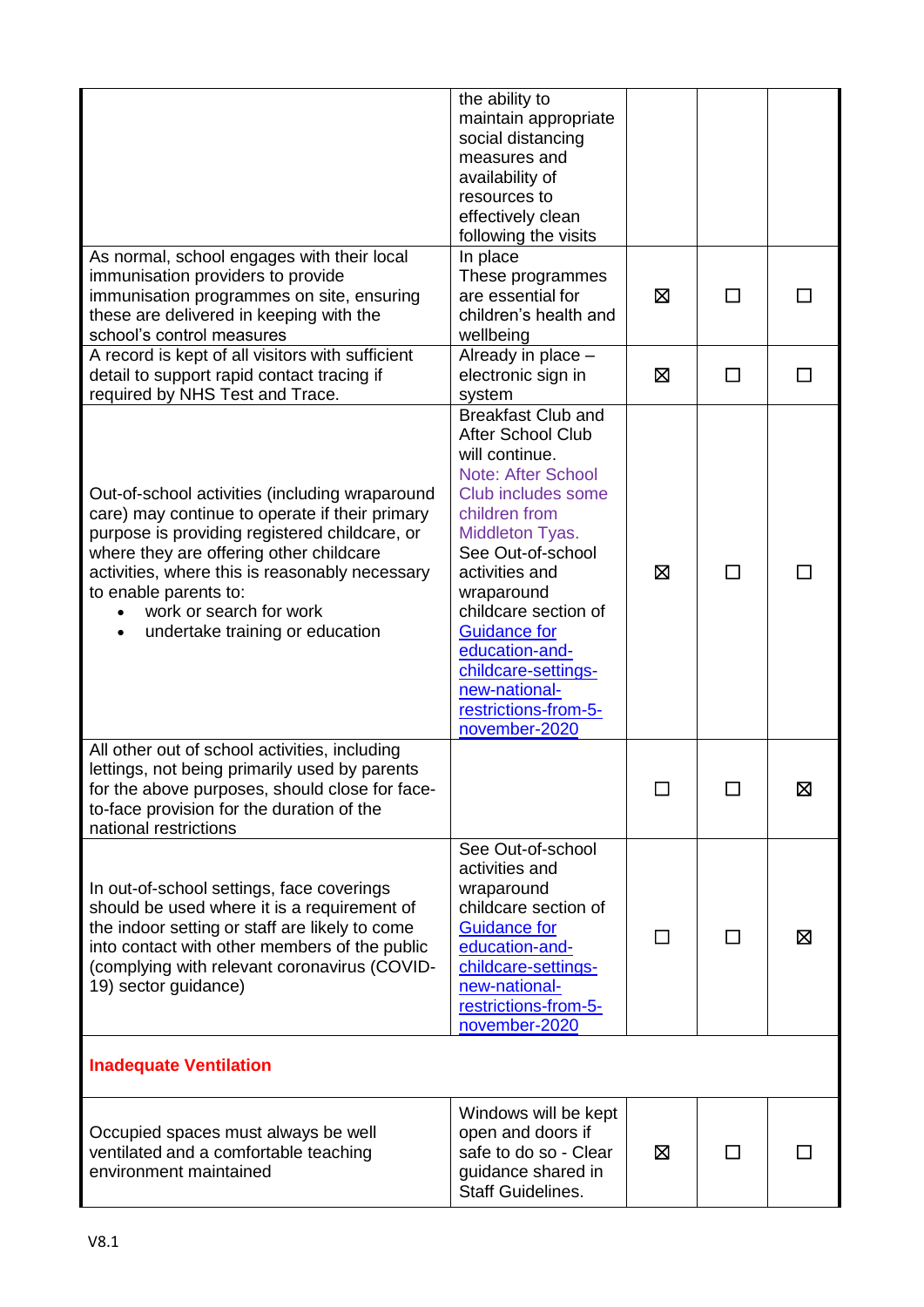|                                                                                                                                   | Any fans will be left<br>on during the day.<br>This can be<br>achieved by a<br>variety of measures<br>including:<br>mechanical<br>ventilation systems<br>- these should be<br>adjusted to increase<br>the ventilation rate<br>wherever possible,<br>and checked to<br>confirm that normal<br>operation meets<br>current guidance (if<br>possible, systems<br>should be adjusted<br>to full fresh air or, if<br>not, then systems<br>should be operated<br>as normal as long as<br>they are within a<br>single room and<br>supplemented by an<br>outdoor air supply) |   |    |   |
|-----------------------------------------------------------------------------------------------------------------------------------|---------------------------------------------------------------------------------------------------------------------------------------------------------------------------------------------------------------------------------------------------------------------------------------------------------------------------------------------------------------------------------------------------------------------------------------------------------------------------------------------------------------------------------------------------------------------|---|----|---|
| Ventilate spaces with outdoor air                                                                                                 | Windows will be kept<br>open and doors if<br>safe to do so - Clear<br>guidance shared in<br><b>Staff Guidelines.</b><br>natural ventilation<br>- if necessary<br>external opening<br>doors may also be<br>used provided this<br>doesn't compromise<br>safeguarding<br>measures                                                                                                                                                                                                                                                                                      | ⊠ |    |   |
| Where possible, occupied room windows<br>should be open                                                                           | Windows will be kept<br>open if safe to do so<br>- Clear guidance<br>shared in Staff<br>Guidelines.                                                                                                                                                                                                                                                                                                                                                                                                                                                                 | ⊠ |    |   |
| Keep toilet ventilation in operation as much as<br>possible while building is occupied                                            | Fans are switched<br>on at the beginning<br>of each day and<br>turned off by the<br>caretaker during<br>closure.                                                                                                                                                                                                                                                                                                                                                                                                                                                    | ⊠ |    |   |
| Switch air handling units with recirculation to<br>100% outdoor air where this is not possible,<br>systems are operated as normal | Further advice on<br>this can be found in<br><b>Health and Safety</b><br>Executive guidance<br>on air conditioning<br>and ventilation                                                                                                                                                                                                                                                                                                                                                                                                                               | П | ΙI | ⊠ |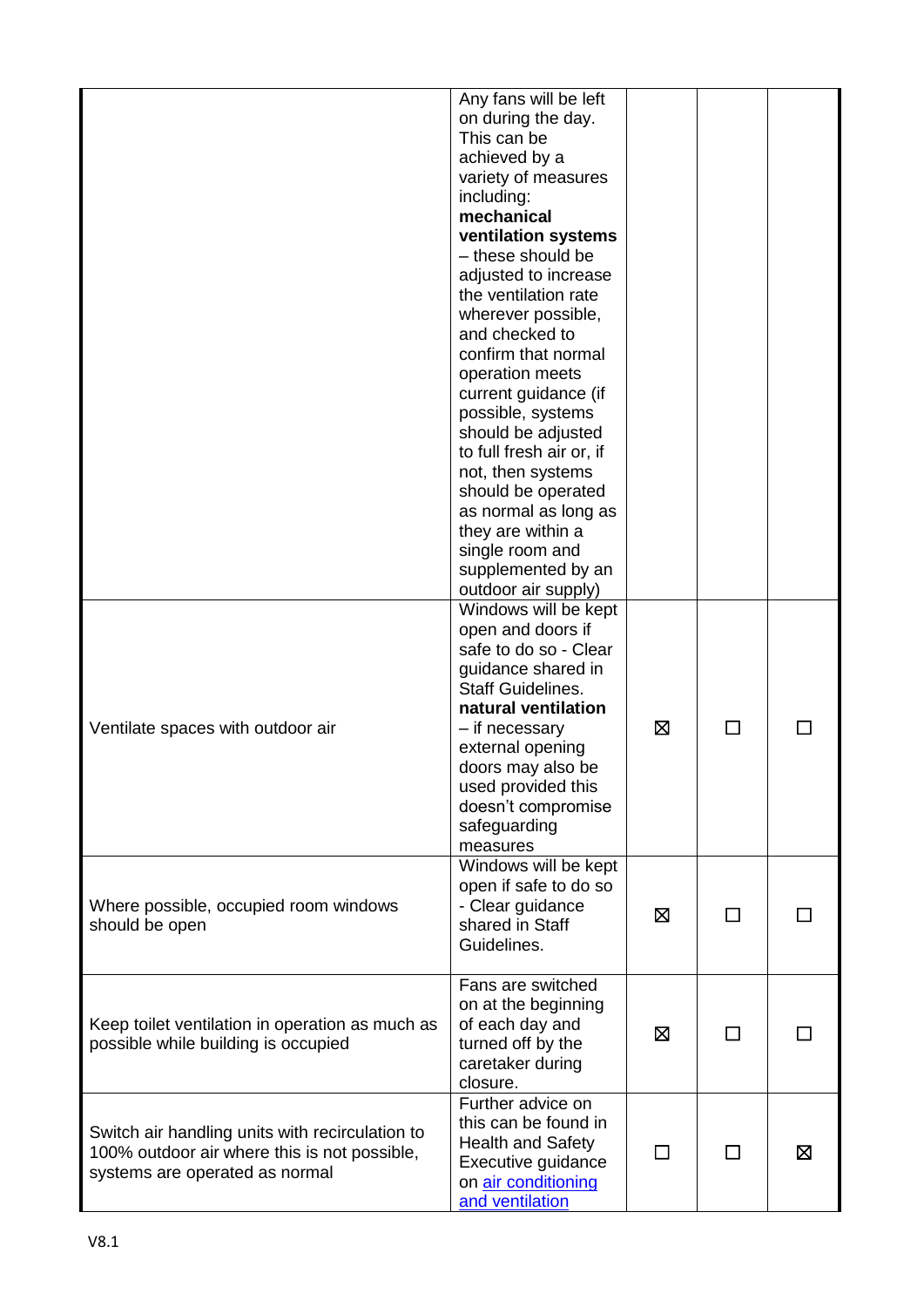|                                                                                                                                                                         | during the<br>coronavirus<br>outbreak and CIBSE<br>coronavirus (COVID-<br>19) advice.                                                                                                                                                                                                                                                              |   |        |              |
|-------------------------------------------------------------------------------------------------------------------------------------------------------------------------|----------------------------------------------------------------------------------------------------------------------------------------------------------------------------------------------------------------------------------------------------------------------------------------------------------------------------------------------------|---|--------|--------------|
| Prop doors open, where safe to do so (bearing<br>in mind fire safety and safeguarding), to limit<br>use of door handles and assist with creating a<br>throughput of air | Doors are propped<br>open where possible<br>to minimise touching<br>them.<br>Fire doors must not<br>be propped open<br>unless they have a<br>self-closing hold<br>open device fitted                                                                                                                                                               | ⊠ | П      |              |
| In cold weather where the school heating<br>system is activated, windows are open to<br>provide trickle ventilation rather than being<br>fully open                     | Where possible<br>windows are partially<br>open if the heating is<br>on. Discussed with<br>staff.<br>natural ventilation<br>- opening windows<br>(in cooler weather<br>windows should be<br>opened just enough<br>to provide constant<br>background<br>ventilation, and<br>opened more fully<br>during breaks to<br>purge the air in the<br>space) | ⊠ | $\Box$ |              |
| Consideration given to opening high level<br>windows in preference to low level to reduce<br>draughts                                                                   | Where possible high<br>windows are used.<br>Discussed with staff.                                                                                                                                                                                                                                                                                  | ⊠ | П      |              |
| Consideration given to only opening every<br>other window instead of all windows when the<br>heating is activated                                                       | Where possible<br>alternate windows<br>are used, when the<br>heating is on.<br>Discussed with staff.                                                                                                                                                                                                                                               | ⊠ | П      |              |
| The school offers flexibility to allow additional,<br>suitable indoor clothing                                                                                          | Children are<br>encouraged to wear<br>their school jumpers.<br>Parents are asked to<br>ensure children wear<br>additional base<br>layers - Letter sent.<br>For more information<br>see School uniform                                                                                                                                              | ⊠ | П      |              |
| Furniture rearranged where possible to avoid<br>direct drafts                                                                                                           | Staff have been<br>asked to consider<br>this.                                                                                                                                                                                                                                                                                                      | ⊠ | П      | $\mathsf{L}$ |
| Heating should be used as necessary to<br>ensure comfort levels are maintained<br>particularly in occupied spaces                                                       | Already in place                                                                                                                                                                                                                                                                                                                                   | ⊠ | П      | $\mathsf{L}$ |
| When heating is activated and windows are on<br>trickle vent, consideration is given to                                                                                 | Staff have been<br>asked to monitor this<br>and fans will be                                                                                                                                                                                                                                                                                       | Ø | ΙI     |              |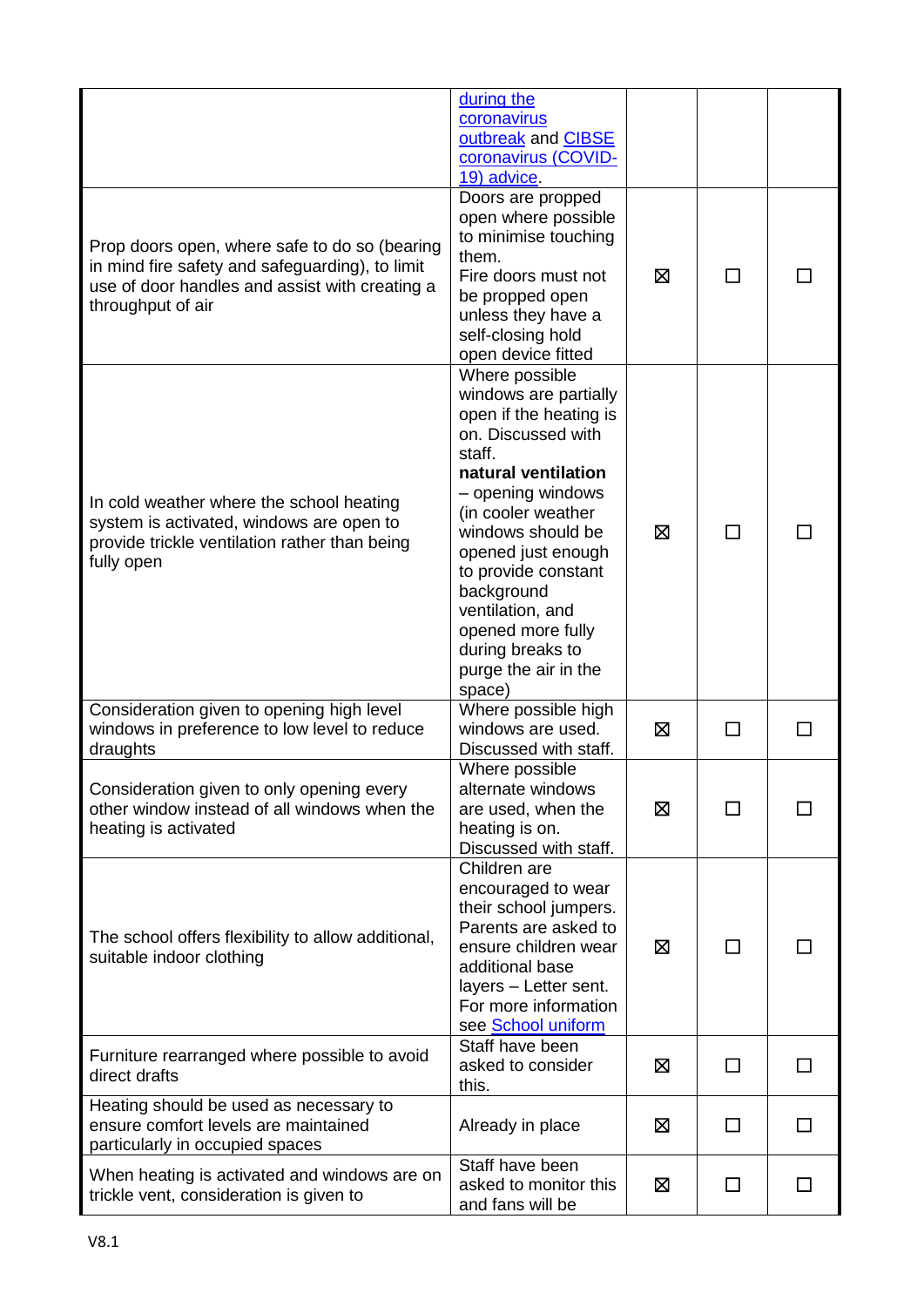| employing desk fans to move any stagnant<br>pockets of air                                                                                                                                                                                                                                                                       | purchased if<br>necessary.<br>Desk fans are<br>pointed away from<br>people and pointed<br>at walls etc.                                                                                                                                                                                                                                                                                                        |                  |                      |              |
|----------------------------------------------------------------------------------------------------------------------------------------------------------------------------------------------------------------------------------------------------------------------------------------------------------------------------------|----------------------------------------------------------------------------------------------------------------------------------------------------------------------------------------------------------------------------------------------------------------------------------------------------------------------------------------------------------------------------------------------------------------|------------------|----------------------|--------------|
| If school needs to use additional heaters they<br>only use sealed, oil filled electric heaters                                                                                                                                                                                                                                   | We avoid using<br>additional heaters in<br>classrooms.<br>Electric fan heaters<br>used sparingly due<br>to increased fire and<br>electrical risk                                                                                                                                                                                                                                                               | ⊠                | $\Box$               |              |
| <b>Arrangements for Boarding Schools During Pandemic</b>                                                                                                                                                                                                                                                                         |                                                                                                                                                                                                                                                                                                                                                                                                                |                  |                      |              |
| Where pupils travel from abroad to attend<br>boarding schools, the school needs to plan for<br>their collection and transfer from their point of<br>arrival                                                                                                                                                                      | Schools need to have<br>plans in place for the<br>collection and<br>transfer of these<br>pupils to school,<br>which need to be<br>explained to pupils<br>and their parents<br>before they travel.<br>Advice to help<br>schools, pupils and<br>parents is provided in<br>residential settings<br>with international<br>students guidance<br>and in how to self-<br>isolate when traveling<br>to the UK guidance |                  | □                    | Χ            |
| Where they have travelled from, or have<br>stopped at, a country or territory that is not on<br>the travel corridors list, pupils will be required<br>to self-isolate for 14 days from the day they<br>leave a non-exempt country or territory to<br>travel to the UK                                                            | Where suitable,<br>pupils can self-<br>isolate at their<br>boarding school                                                                                                                                                                                                                                                                                                                                     |                  | $\Box$               | ⊠            |
| Boarding pupils can be in one group<br>residentially and another during the school day                                                                                                                                                                                                                                           |                                                                                                                                                                                                                                                                                                                                                                                                                | □                | □                    | 区            |
| It is accepted that boarding pupils will mix<br>during sociable time                                                                                                                                                                                                                                                             |                                                                                                                                                                                                                                                                                                                                                                                                                | $\perp$          | $\Box$               | 区            |
| If a child in a boarding school shows<br>symptoms, they should initially self-isolate in<br>their residential setting household. Most<br>children will benefit from self-isolating in their<br>boarding house so that their usual support can<br>continue. Others will benefit more from self-<br>isolating in their family home | quidance on<br>isolation for<br>residential<br>educational settings.                                                                                                                                                                                                                                                                                                                                           | $\mathsf{L}$     | П                    | ⊠            |
| Have you consulted with the people/representatives undertaking the                                                                                                                                                                                                                                                               |                                                                                                                                                                                                                                                                                                                                                                                                                | Yes $\boxtimes$  |                      | No $\square$ |
| activity as part of the preparation of this risk assessment<br>What is the level of risk for this activity/situation with existing control<br>measures                                                                                                                                                                           |                                                                                                                                                                                                                                                                                                                                                                                                                | <b>High</b><br>区 | <b>Med</b><br>$\Box$ | Low          |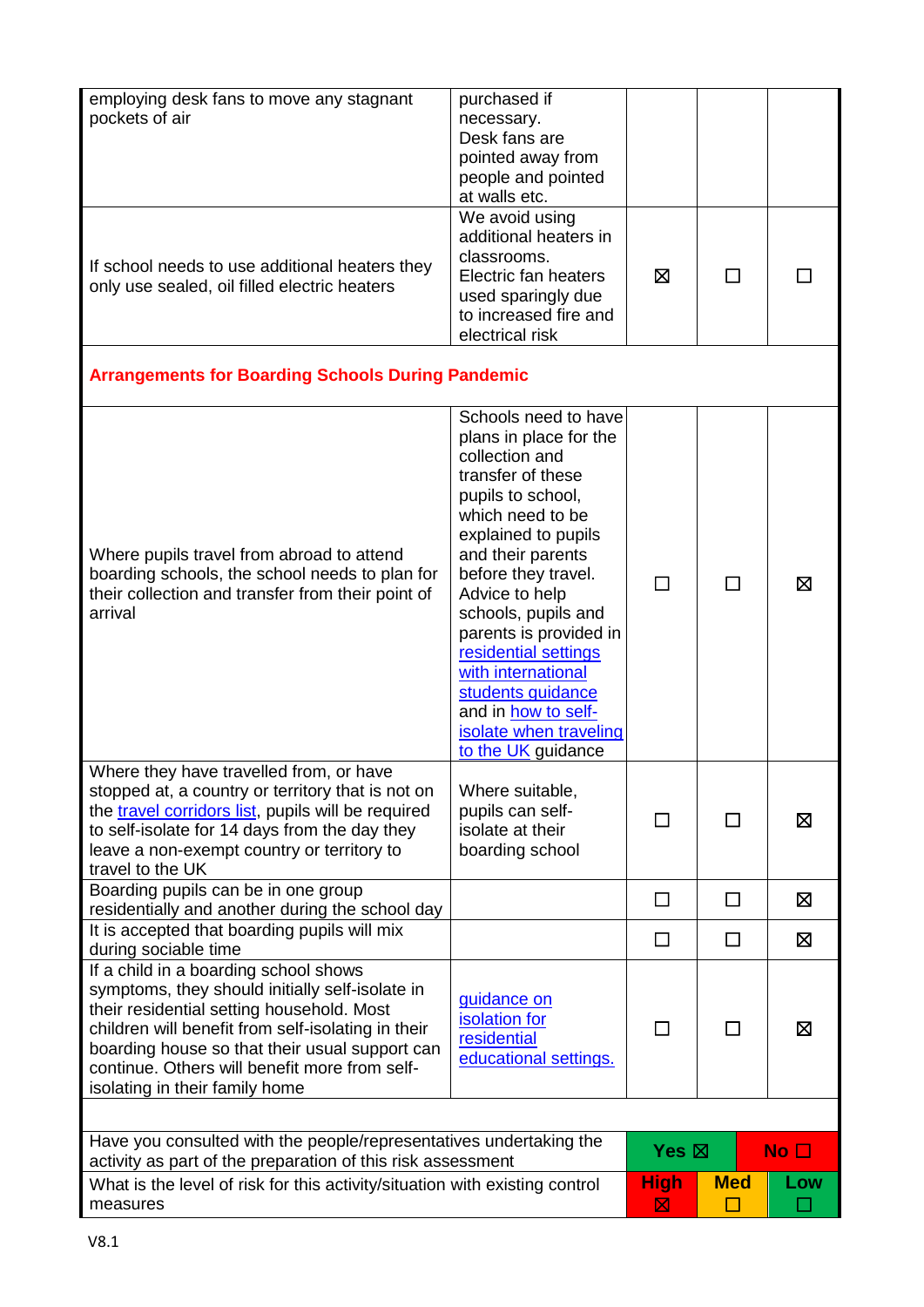| Is the risk adequately controlled with existing control measures                                                                                             |                                                                                                                                                                |                     |          |                   | Yes $\boxtimes$ |                 | No <sub>1</sub>           |                 |  |
|--------------------------------------------------------------------------------------------------------------------------------------------------------------|----------------------------------------------------------------------------------------------------------------------------------------------------------------|---------------------|----------|-------------------|-----------------|-----------------|---------------------------|-----------------|--|
| Have you identified any further control measures needed to control<br>the risk and recorded them in the action plan                                          |                                                                                                                                                                |                     |          |                   | Yes $\boxtimes$ |                 |                           | No <sub>1</sub> |  |
| <b>ACTION PLAN</b> (insert additional rows if required)                                                                                                      |                                                                                                                                                                |                     |          | To be actioned by |                 |                 |                           |                 |  |
| Further control measures to reduce risks so far as is<br>reasonably practicable                                                                              |                                                                                                                                                                |                     |          | <b>Name</b>       |                 |                 | <b>Date</b>               |                 |  |
|                                                                                                                                                              | Whilst our usual Fire Evacuation procedures apply,<br>staff know to stay in their bubbles and socially<br>distance between bubbles as in the Staff Guidelines. |                     |          |                   |                 | In place        |                           |                 |  |
|                                                                                                                                                              | Staff will administer First Aid within bubbles.                                                                                                                |                     | In place |                   |                 |                 |                           |                 |  |
| distancing in outdoor areas.                                                                                                                                 | Use 'spots' and signage to support social                                                                                                                      |                     | In place |                   |                 |                 |                           |                 |  |
| and toilets.                                                                                                                                                 | Ensure antibac wipes are available in staffroom                                                                                                                |                     | In place |                   |                 |                 |                           |                 |  |
| Ensure Milton sterilising fluid is available for<br>equipment that children put in their mouths,<br>including water bottles and resources in Early<br>Years. |                                                                                                                                                                |                     |          | In place          |                 |                 |                           |                 |  |
|                                                                                                                                                              | Administrator to use own kettle in own office.                                                                                                                 |                     | In place |                   |                 |                 |                           |                 |  |
|                                                                                                                                                              |                                                                                                                                                                |                     |          |                   |                 |                 |                           |                 |  |
| State overall risk level assigned to the task AFTER implementation of<br>control and action plan measures taken as a result of this risk<br>assessment       |                                                                                                                                                                |                     |          | <b>High</b><br>П  |                 |                 | <b>Med</b><br>$\boxtimes$ | Low             |  |
| Is such a risk level deemed to be as low as reasonably practical?                                                                                            |                                                                                                                                                                |                     |          | Yes $\boxtimes$   |                 | No <sub>1</sub> |                           |                 |  |
| Is activity still acceptable with this level of risk?                                                                                                        |                                                                                                                                                                |                     |          | Yes $\boxtimes$   |                 | No $\square$    |                           |                 |  |
| If no, has this been escalated to senior leadership team?                                                                                                    |                                                                                                                                                                |                     |          | Yes $\Box$        |                 |                 | No <sub>1</sub>           |                 |  |
| Assessor(s):<br><b>Position(s):</b>                                                                                                                          | <b>Mrs K. Williamson</b><br><b>Executive Headteacher</b>                                                                                                       | Signature(s):       |          | KWilliamson       |                 |                 |                           |                 |  |
| Date:                                                                                                                                                        | 11.11.2020                                                                                                                                                     | <b>Review Date:</b> |          |                   | 30.11.2020      |                 |                           |                 |  |
| <b>Distribution: ALL STAFF</b>                                                                                                                               |                                                                                                                                                                |                     |          |                   |                 |                 |                           |                 |  |